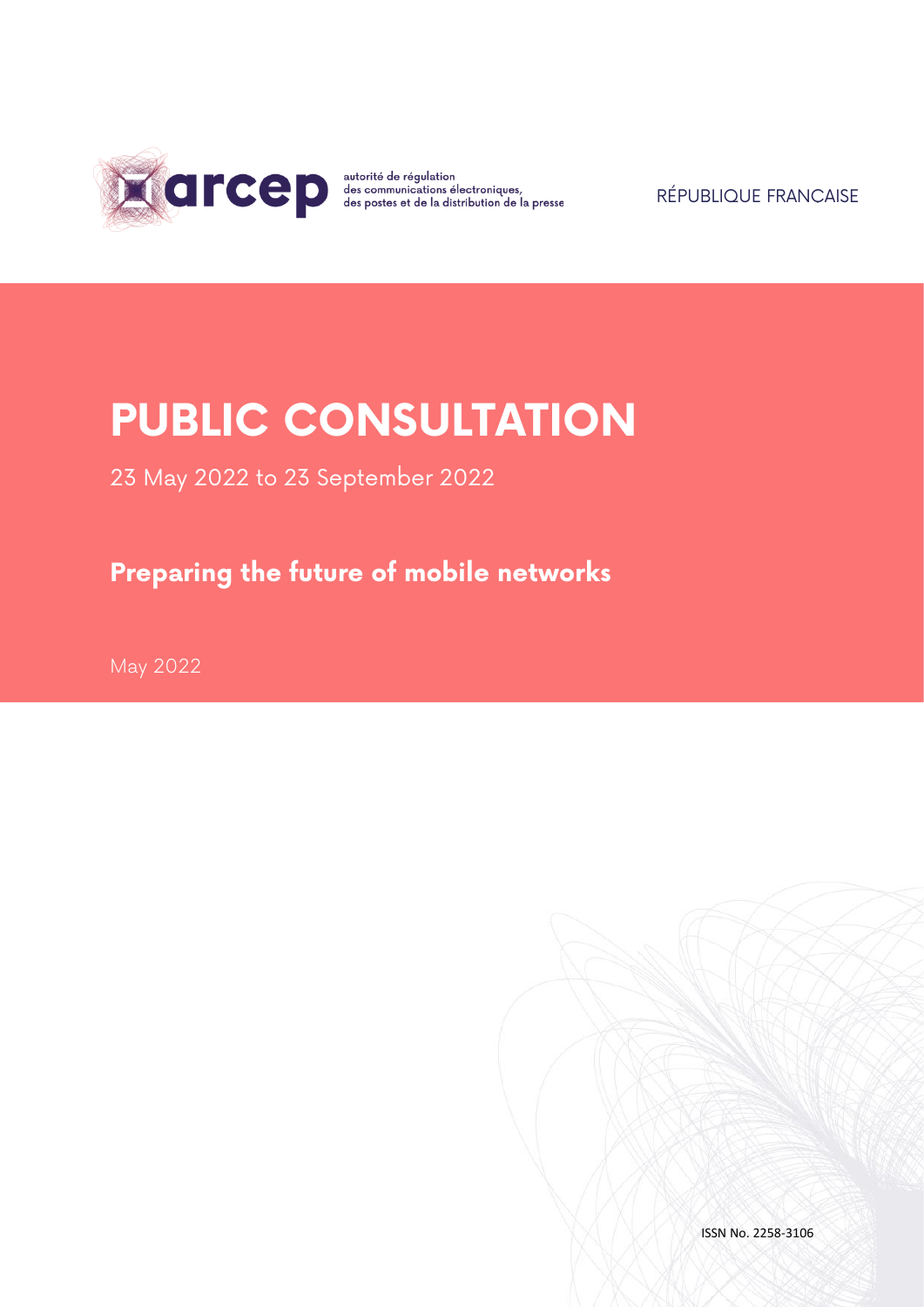### **Practicalities of the public consultation**

The opinion of all interested parts is solicited on every part of this document. Contributors nevertheless have the option of responding to only some of the questions.

This public consultation will be open until 6 pm Paris time on 23 September 2022. Only contributions received by that deadline will be taken into account.

Contributions must be submitted to Arcep, preferably via e-mail, with the subject line, "*Réponse à la consultation publique "Preparing the future of mobile networks*" to the following address: [CPfrequencesmobiles@arcep.fr.](mailto:CPfrequencesmobiles@arcep.fr)

Otherwise, they can be sent by post to the following address:

Réponse à la consultation publique "*Preparing the future of mobile networks"* Direction mobile et innovation ARCEP 14 rue Gerty Archimède CS 90410 75613 PARIS CEDEX 12

In the interests of transparency, Arcep may publish some of the responses it has received, excluding any information that is protected by business confidentiality. Contributors whose response contains confidential elements are invited to provide two versions of their contribution:

- A confidential version, in which passages that may be covered by business confidentiality are contained in square brackets and highlighted in grey, e.g.: "a market share of [BC: 25]%";
- A public version in which passages that may be covered by business confidentiality have been replaced by [BC:…], for instance: "a market share of [BC:…]%".

Contributors are asked to keep confidential information to a minimum. **Arcep reserves the right to declassify certain information outright if, by its very nature, it is not protected by business confidentiality.** 

Additional information can be obtained by sending your questions to: [CPfrequencesmobiles@arcep.fr.](mailto:CPfrequencesmobiles@arcep.fr)

This document is available for download on the Arcep website: [www.arcep.fr.](http://www.arcep.fr/)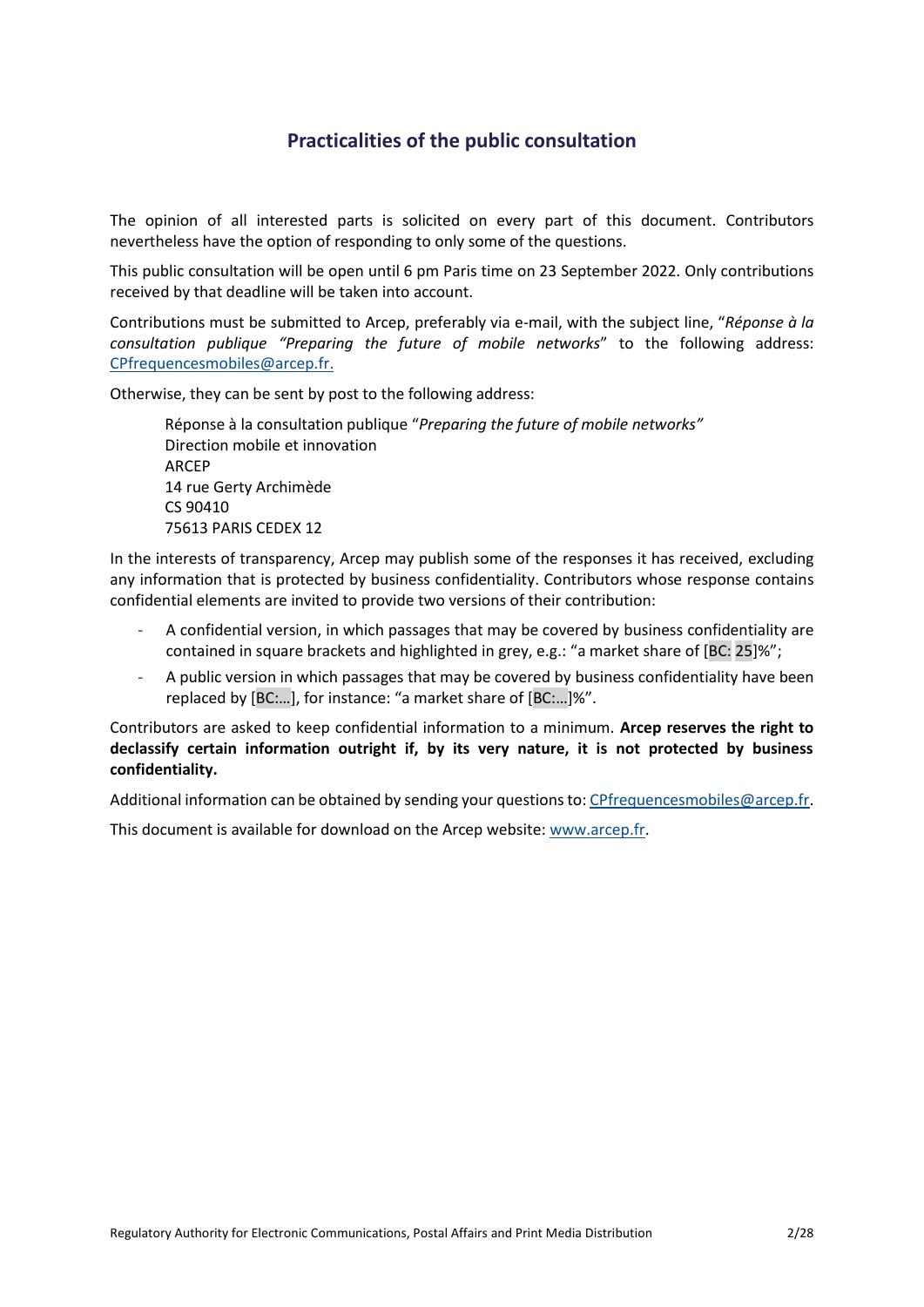### **Foreword**

The technological developments taking place in today's electronic communications sector are likely to cause tremendous upheavals in terms of both applications and industrial and business models.

As the sector's regulator, Arcep will take these developments into account when pursuing the regulatory objectives set for the Authority by Article L. 32-1 of the French Postal and Electronic Communications Code (CPCE), particularly with respect to regional digital development, fostering investment, innovation and competitiveness in the sector, ensuring fair and effective competition between operators, and the efficient management and use of the frequencies it assigns. The Authority also wants to ensure that these developments align with societal imperatives, notably in the area of environmental protection.

The goal of this consultation is therefore to query all of the parties who use spectrum and the stakeholders concerned by the regulation of access to that spectrum (operators, equipment suppliers, local authorities, service providers and manufacturers, consumers, concerned citizens) regarding the technologies, applications and mobile services that will be developed in the short, medium and long term, and on their needs and the conditions for mobilising the resulting frequency resources. The contributions will help inform Arcep's work on spectrum management and on defining the award procedure for frequencies that are or will become available.

**The first part** provides a status report on current 5G deployments, and queries stakeholders on the evolution of this technology and of mobile network architectures, and on their own future uses and resulting frequency resource requirements.

**The second part** is devoted to vertical market players' specific needs in terms of connectivity, and to the different mobile network architectures and business models that are most likely to satisfy them.

**The third part** focuses on societal needs and the obligations that could be attached to frequency licences in terms of coverage and quality of service, networks' environmental impact and network sharing.

Lastly, **the fourth part** queries stakeholders on the different frequency bands that are or will become available in the medium or long term.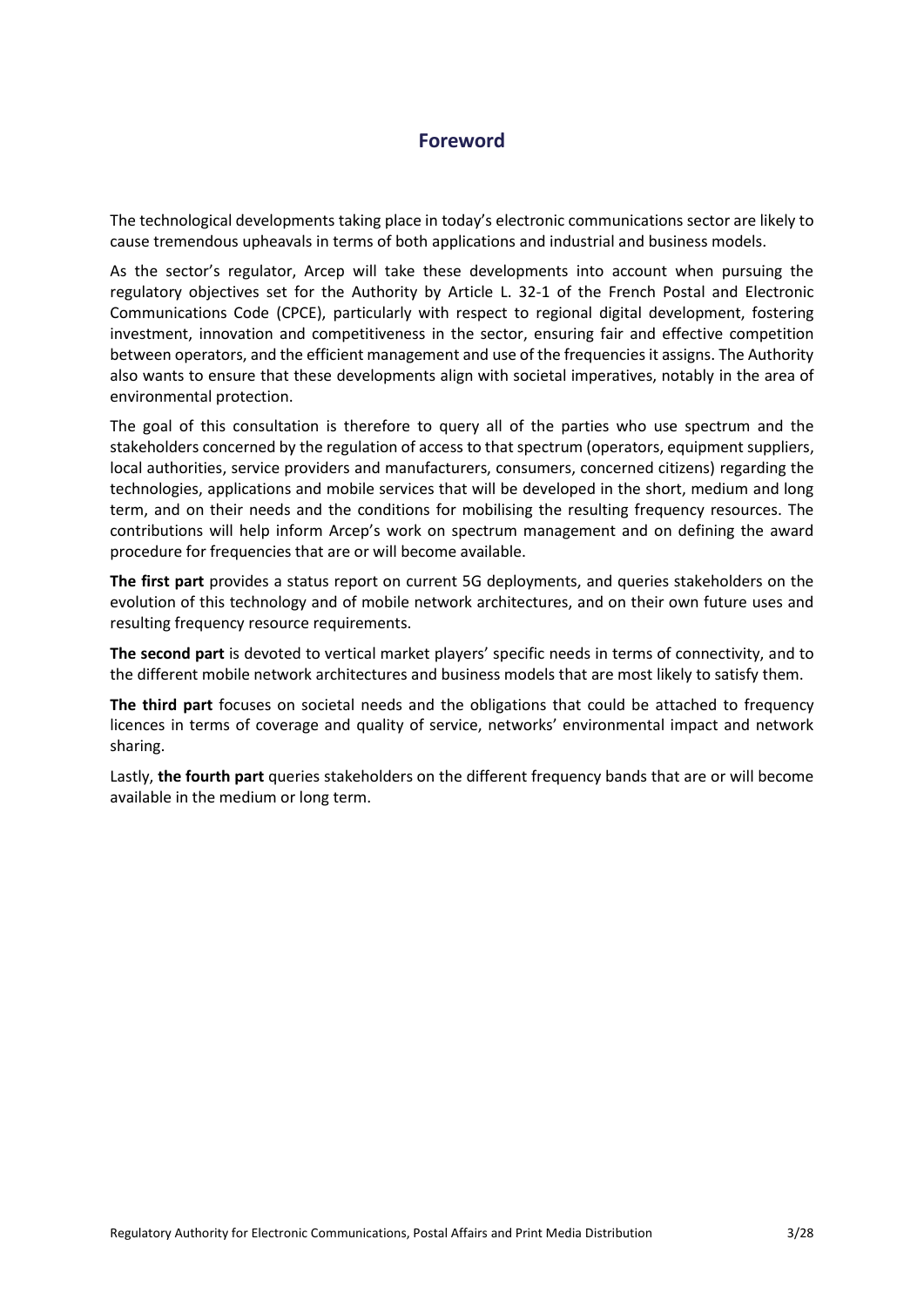## Table of Contents

| $\mathbf{1}$   |     |                                                                                          |  |  |
|----------------|-----|------------------------------------------------------------------------------------------|--|--|
|                | 1.1 |                                                                                          |  |  |
|                | 1.2 |                                                                                          |  |  |
|                | 1.3 |                                                                                          |  |  |
|                | 1.4 |                                                                                          |  |  |
| $\overline{2}$ |     |                                                                                          |  |  |
|                | 2.1 |                                                                                          |  |  |
|                | 2.2 |                                                                                          |  |  |
|                | 2.3 |                                                                                          |  |  |
|                | 2.4 |                                                                                          |  |  |
| 3              |     |                                                                                          |  |  |
|                | 3.1 |                                                                                          |  |  |
|                | 3.2 |                                                                                          |  |  |
|                | 3.3 |                                                                                          |  |  |
| 4              |     |                                                                                          |  |  |
|                | 4.1 |                                                                                          |  |  |
|                | 4.2 | Frequencies harmonised at the European level that could be assigned in the short term 17 |  |  |
|                | 4.3 | Frequencies identified by ITU in the process of being harmonised in Europe  25           |  |  |
|                | 4.4 |                                                                                          |  |  |
| 5              |     |                                                                                          |  |  |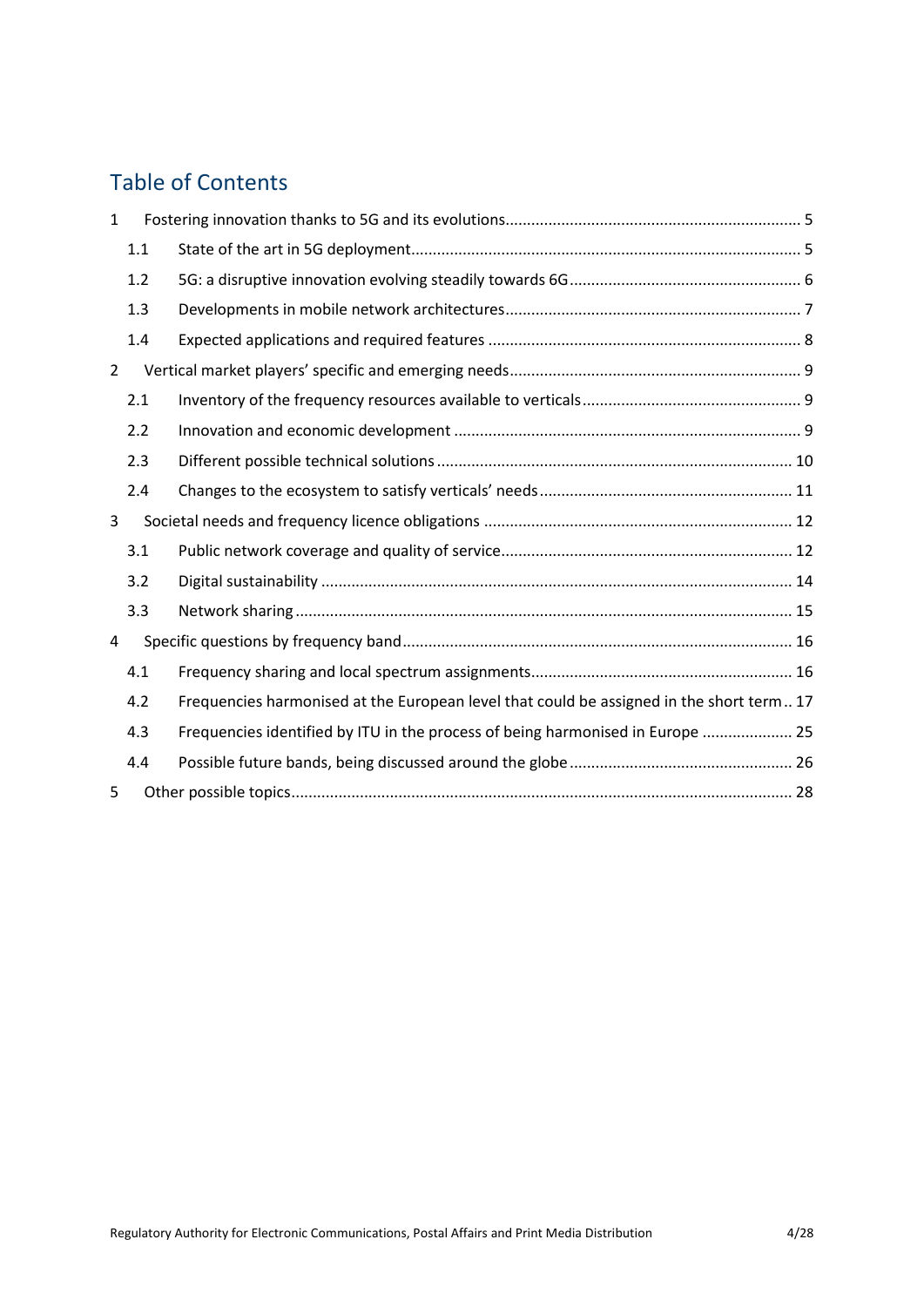## <span id="page-4-0"></span>**1 Fostering innovation thanks to 5G and its evolutions**

After providing a status report on current 5G network deployments (Part 1.1), this part queries stakeholders on the technology's development (Part 1.2), mobile network architecture (Part 1.3) and, lastly, future applications and use cases and resulting frequency requirements (Part 1.4).

### <span id="page-4-1"></span>**1.1 State of the art in 5G deployment**

5G is a new generation of mobile technology, designed to give wireless networks the ability to satisfy greater demands in the areas of speed, latency, coverage and reliability, compared to existing mobile networks.

Over time, 5G is due to be carried on all of the frequency bands used by mobile networks. In Metropolitan France, it is currently used by the four main operators in the 700 MHz, 2.1 GHz and 3.5 GHz bands. Following the assignment of this last band in 2020, operators launched the first 5G plans.

5G coverage has developed chiefly in dense urban areas, but more and more mid-size cities (and even rural areas in the 700 MHz band) now have 5G coverage. Initial estimates indicate that around 70% of the population is now covered for 5G (all frequency bands and operators combined).



**Figure 1** – Map of the different operators' 5G rollouts (*Operator data as of 31 December 2021/Arcep Publication: 31 March 2022*)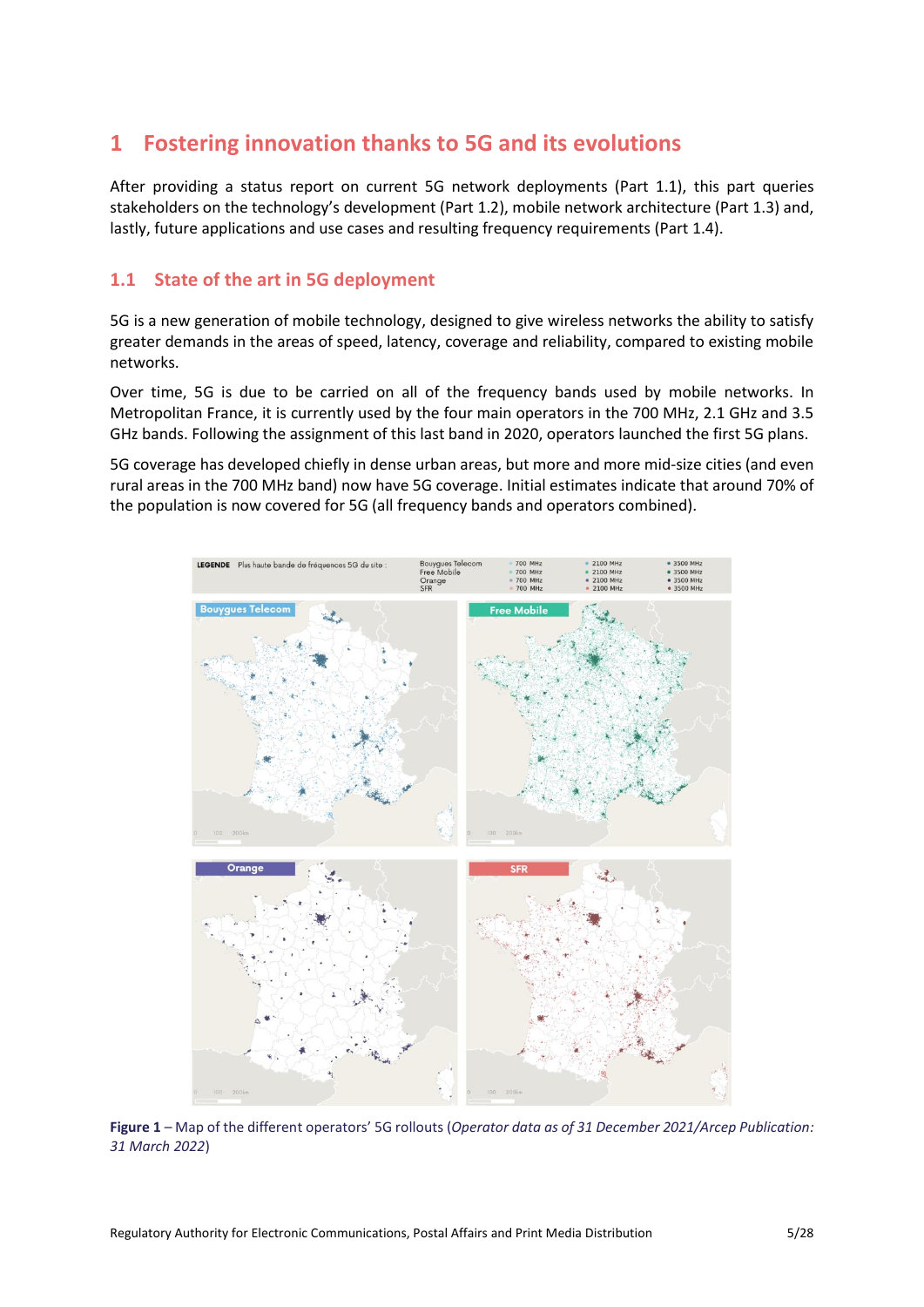As part of its quality-of-service (QoS) audit, Arcep introduced a protocol in 2021 that made it possible to test QoS for a user with a 5G-compatible plan and telephone. The following table presents average download speeds obtained during 5G-compatible tests performed nationwide, by operator and by frequency band. This indicator makes it possible to measure the speeds users can expect for their daily usage, regardless of whether they are actually connected to a 5G antenna.



Average download speeds for users wihout access to 5G (2G/3G/4G) and those with a 5G-compatible mobile and plan (2G/3G/4G/5G) by operator and strata (high density / medium density / rural / tourist)

### <span id="page-5-0"></span>**1.2 5G: a disruptive innovation evolving steadily towards 6G**

The first version of 5G deployed on the networks is based on the 3<sup>rd</sup> Generation Partnership Project (3GPP) release 15 standard, adopted in 2019, which defines several types of deployment.

#### a) Non-Stand Alone (NSA) 4G core deployment

5G deployment with this solution is gradual and allows existing networks to evolve to 5G in a flexible fashion. 5G is deployed in addition to an existing 4G network or a network deployed concurrently. 4G radio access remains the anchor point and the vehicle for communication control signalling, while the user plane traffic is shared between 5G and 4G radio access, via dual connectivity which enables the aggregation of 4G and 5G carrier bandwidth.

This solution thus makes it possible to eliminate the need to deploy a new 5G core network at the outset, by taking advantage of the performance gains enabled by the 5G radio interface, albeit without the expected benefits of a 5G core network, notably slicing.

This is the type of deployment in place today on public networks.

#### b) Stand Alone (SA) 5G core deployment

In this configuration, 5G is deployed as part of a new end-to-end network, including base stations and core network (in some cases parallel to the existing network).

There is no interaction between the 5G network and existing networks, aside from the ability to switch from one to the other via intersystem handover procedures.

In theory, this end-to-end solution will deliver all of the expected leaps in performance. Still in the trial stage, it could be available in Metropolitan France starting in 2023.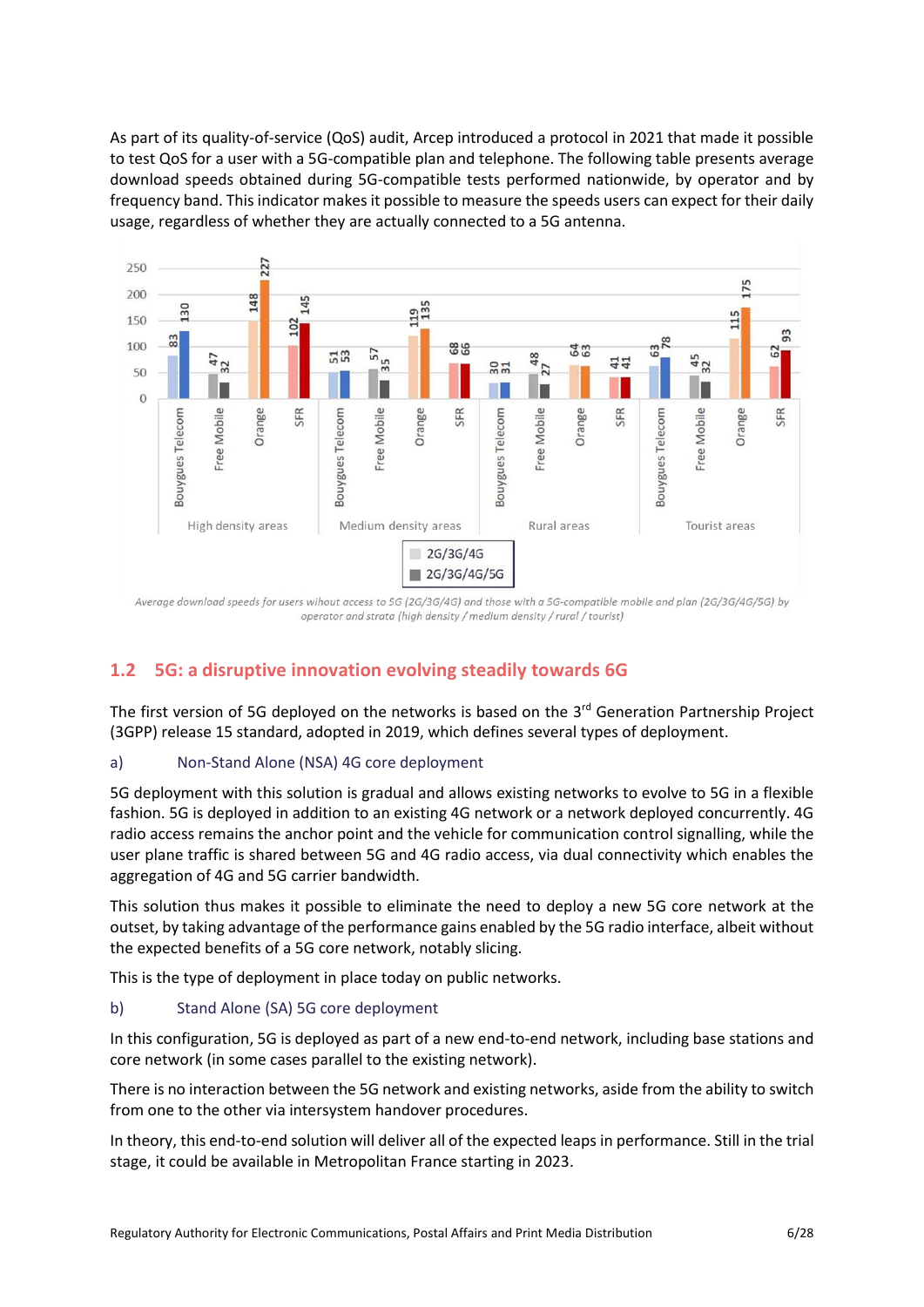#### c) New versions, additional features and future standards

Standardisation bodies have continued to work on developing 5G since 2019, by adding new features to address a larger set of applications and use cases, notably Machine-to-Machine and critical applications (in terms of reactivity and reliability). 3GPP published a major development in 2020 with Release 16 and has two more major publications planned: Releases 17 and 18 in 2022 and in 2023- 2024, respectively. This last one, called "5G-Advanced", is expected to trigger a paradigm shift.

In addition to which, research has already begun on 6G, with standardisation expected to be finalised around 2028-2029.

At the same time, Wi-Fi wireless connection technologies that use unlicensed spectrum dedicated to the RLAN (Radio Local Access Network)<sup>1</sup>, also continue to be developed to deliver ever more powerful performances. The Wi-Fi 7 standard is currently being developed by the Institute of Electrical and Electronics Engineers (IEEE) and expected to become available by 2024, providing improvements in indoor Wi-Fi latency and speeds.

**Question 1.** What are the most significant developments brought by 5G Release 16 and Release 17? What is the timeline for these developments to become available on networks and devices? If applicable, what new frequency requirements will these developments generate?

**Question 2.** Same question for Release 18 ("5G Advanced"), 6G and Wi-Fi 7.

**Question 3.** Have you identified other developments in mobile technologies for specific uses that could generate new frequency needs, e.g. communications between devices or broadcasting/multicasting? If so, which and for what uses?

### <span id="page-6-0"></span>**1.3 Developments in mobile network architectures**

Alongside these developments, new network architectures are emerging which could alter their industrial and technical models. Virtualisation, open architecture (Open RAN) initiatives and edge computing in particular have the capacity to change the way in which networks are deployed and operated. A large number of stakeholders could potentially be involved in the process, whereas traditionally a small group of players provided and operated the network in its entirety.

**Question 4.** As an operator or business, to what extent do you plan on integrating these open architectures in your network deployment strategy? More specifically, in what context and to satisfy what requirements do you consider it advisable to introduce edge computing in mobile networks? What issues, in particular pertaining to access, deployment characteristics and usage, have you identified? How do they need to be handled?

**Question 5.** In what ways do these architectural changes require (if any) changes to how access to spectrum resources is managed (frequency licence holders' identity, quantities assigned, etc.)?

**Question 6.** In what ways could these architectural changes (notably decentralisation and edge computing, Open RAN, etc.) hamper or accelerate network sharing? What competition issues might arise as a result?

 $\overline{\phantom{a}}$ 

<sup>&</sup>lt;sup>1</sup> These frequency bands are not subject to the system of individual licences and can therefore be used freely provided they comply with the technical terms and conditions specified for their use.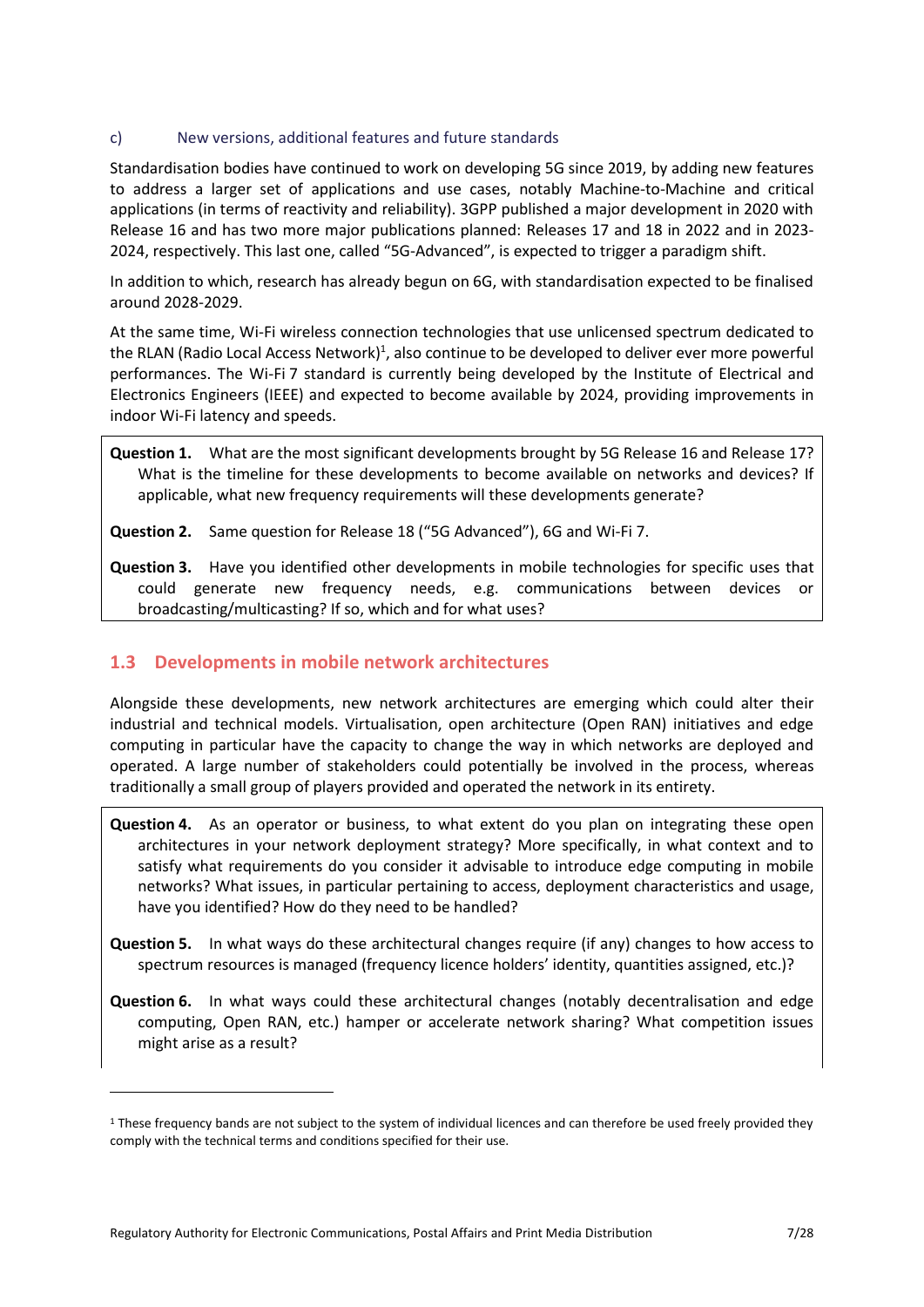**Question 7.** What network security consequences might arise with these architectures? If applicable, what measures would need to be taken to address them?

### <span id="page-7-0"></span>**1.4 Expected applications and required features**

Mobile networks, both public and private professional ones, provide a set of services designed to support use cases and applications and satisfy the needs of their users.

These different use cases and applications include:

- Interpersonal voice (or video) communication;
- internet access;
- massive data transfers to users;
- video distribution and capture;
- uploading sensor data;
- symmetric communication for a large number of small data streams between machines;
- real-time interactivity (gaming, remote control, metaverse...);
- ultra-reliable, low latency, mission-critical communication.

**Question 8.** What other expected future applications and features can you identify?

**Question 9.** Which markets would be targeted by these applications? What is their development outlook and timeline?

**Question 10.** Among these applications, are some more likely to develop specifically within a fixed environment, e.g. indoors, or rather in a mobile situation? If so, for what reasons?

**Question 11.** If applicable, which new mobile technologies would be needed to cover all of these applications? To cover your applications as a user?

**Question 12.** What new frequency requirements have you identified to enable these applications using existing technologies and, if applicable, with the introduction of new technologies? For what reasons (capacity, speed, coverage...)?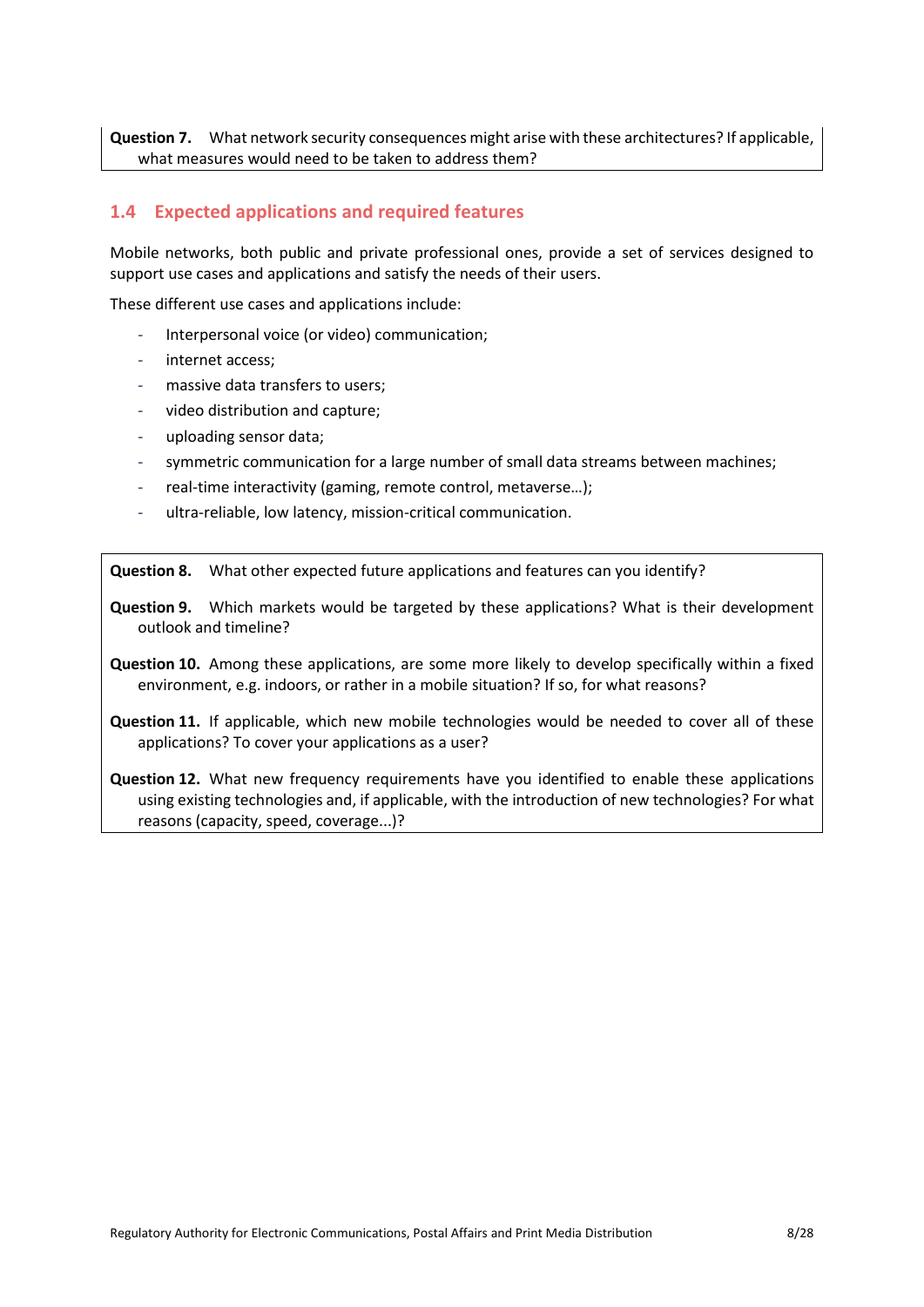## <span id="page-8-0"></span>**2 Vertical market players' specific and emerging needs**

5G promises a technological leap in performance that will open the way for new applications and use cases, notably for "vertical" players, i.e. all private sector businesses (regardless of their field of activity) and public sector structures that are end users of electronic communication services. 5G creates the ability to design solutions tailored to these players' particular needs (latency, managing multiple objects, bespoke coverage…).

After providing an inventory (Part 2.1) of the frequency resources that are already available to verticals, this section is dedicated to examining their connectivity needs (Part 2.2) and the different network architectures (Part 2.3) and business models likely to satisfy those needs (Part 2.4).

### <span id="page-8-1"></span>**2.1 Inventory of the frequency resources available to verticals**

Verticals (aka vertical market players) have the ability to ask mobile operators for dedicated services on public networks, notably 5G services. These networks will begin to reach their full potential with the deployment of 5G core networks, expected in 2023.

Today, verticals can be assigned frequencies in different bands at the local level. The following table summarises the frequency bands available to verticals for deploying professional mobile networks (PMR), and the number of current authorisations.

| <b>Frequency band</b> | Type of award<br>(authorisations' maximum duration)<br>and trial platform launch | Total<br>available<br>spectrum | Number of<br>current<br>authorisations |
|-----------------------|----------------------------------------------------------------------------------|--------------------------------|----------------------------------------|
| 2.6 GHz TDD           | Long-term (up to 10 years)<br>Platform open since 9 May 2019                     | 40 MHz                         | 21                                     |
|                       | Experimental<br>Authorisations issued since 2016                                 | 40 MHz                         | 25                                     |
| $3.8 - 4$ GHz         | Experimental<br>Platform open since 14 March 2022                                | 100 MHz                        | 3                                      |
| $26.5 - 27.5$ GHz     | Experimental<br>Platform open since 16 January 2018                              | 800 MHz                        | Around 20                              |

### <span id="page-8-2"></span>**2.2 Innovation and economic development**

5G constitutes a major technological disruption, due to its performances (latency, speed, reliability and massive object connection capabilities), but also its features. Network slicing – i.e. the ability to create multiple individual virtual networks (slices) on the same physical network, to provide services with different quality levels – opens the way for new business applications on public mobile networks.

These features pave the way for new services designed to meet specific needs, such as those of smart territories, for controlling reconfigurable manufacturing systems, predictive maintenance, augmented reality or autonomous vehicles. These applications may be either long-term (e.g. in a production plant) or relatively temporary (e.g. on a construction site or for a local event) and, for a business, depend on their sector of activity, digitisation strategy and size.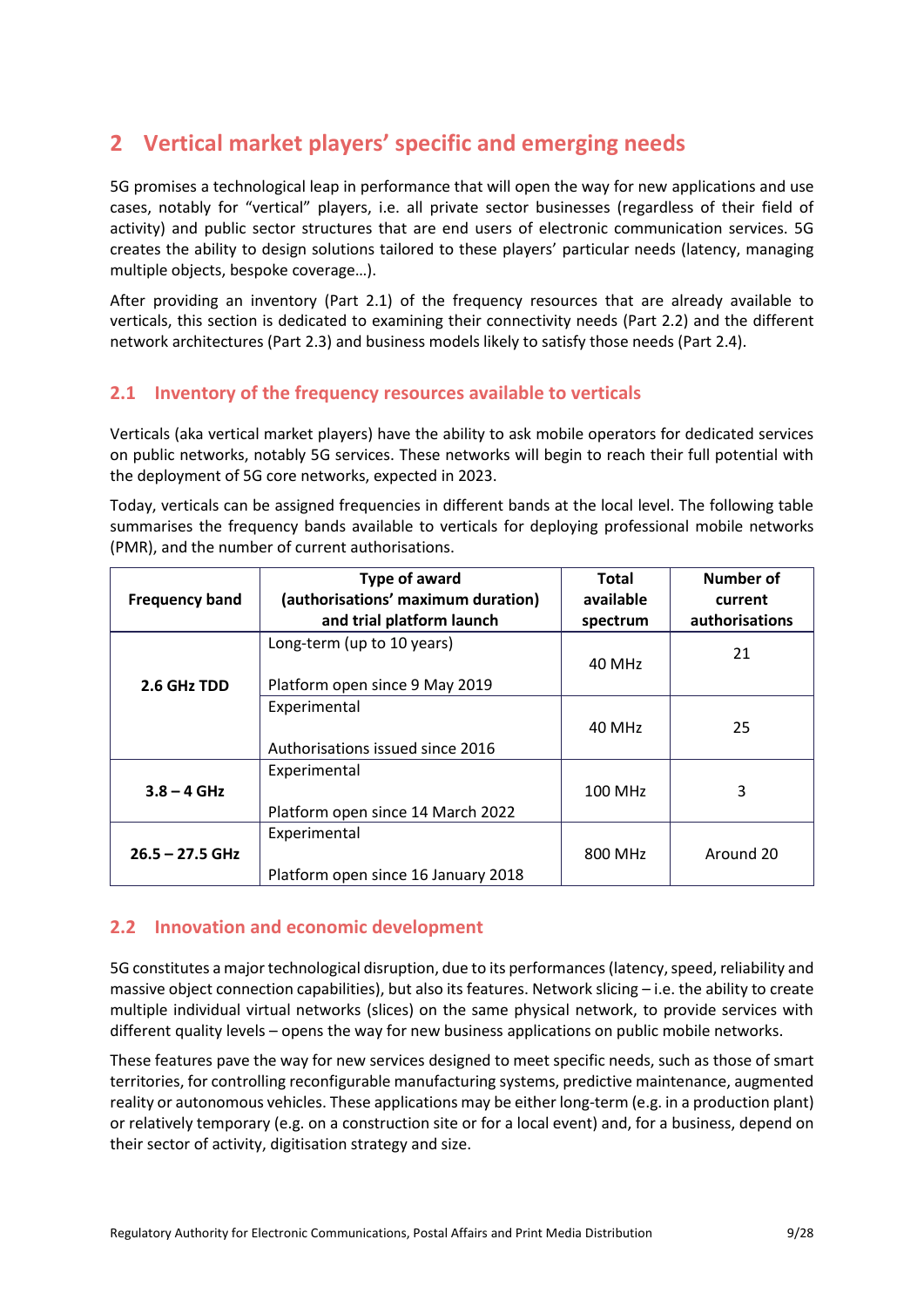**Question 13.** What outlook does 5G offer for France's economic and industrial fabric? To what extent will the expected advances (lower latency, massive number of connected objects, faster speeds) be necessary to enabling all of the technology's planned business applications? What size market do these advances represent? What economic benefits can be expected from verticals' appropriation of these new services, in general, and/or by your sector in particular?

**Question 14.** What might be some of the specific situations that would require temporary access to spectrum resources (construction sites, special events)?

**Question 15.** What are the specific needs of entities that operate in several countries? What specific needs, if any, do you attribute to micro, small and medium enterprises? What might be the issues surrounding the frequency resources they require (quantity of spectrum, associated QoS, etc.)?

### <span id="page-9-0"></span>**2.3 Different possible technical solutions**

As technologies and needs evolve, particularly with the introduction of network slicing and local breakout<sup>2</sup> features, the dividing line between private and public networks could become blurred. As a result, several deployment scenarios may be envisioned to satisfy verticals' needs:

- private standalone network*;*

 $\overline{a}$ 

- operated network (dedicated use of public networks, e.g. via network slicing);
- hybrid network (network where some components are part of public networks, and some are privately owned).



Figure 2 The different deployment scenarios to meet verticals' needs

Each of these solutions appears to have its own set of pros and cons, depending on requirements (number of users, traffic, performance level and availability demands, whether or not additional coverage is required on top of what public networks provide, local or wide area coverage, etc.), players'

<sup>&</sup>lt;sup>2</sup> Local internet breakout is a connection to the internet via the access point closest to the customer (typically located on the customer's information system). Unlike a classic remote access solution, internet interconnection via a local breakout means that traffic no longer has to travel over an operator's wide area network (WAN), and remains within the customer's own local system, thereby reducing data processing latency.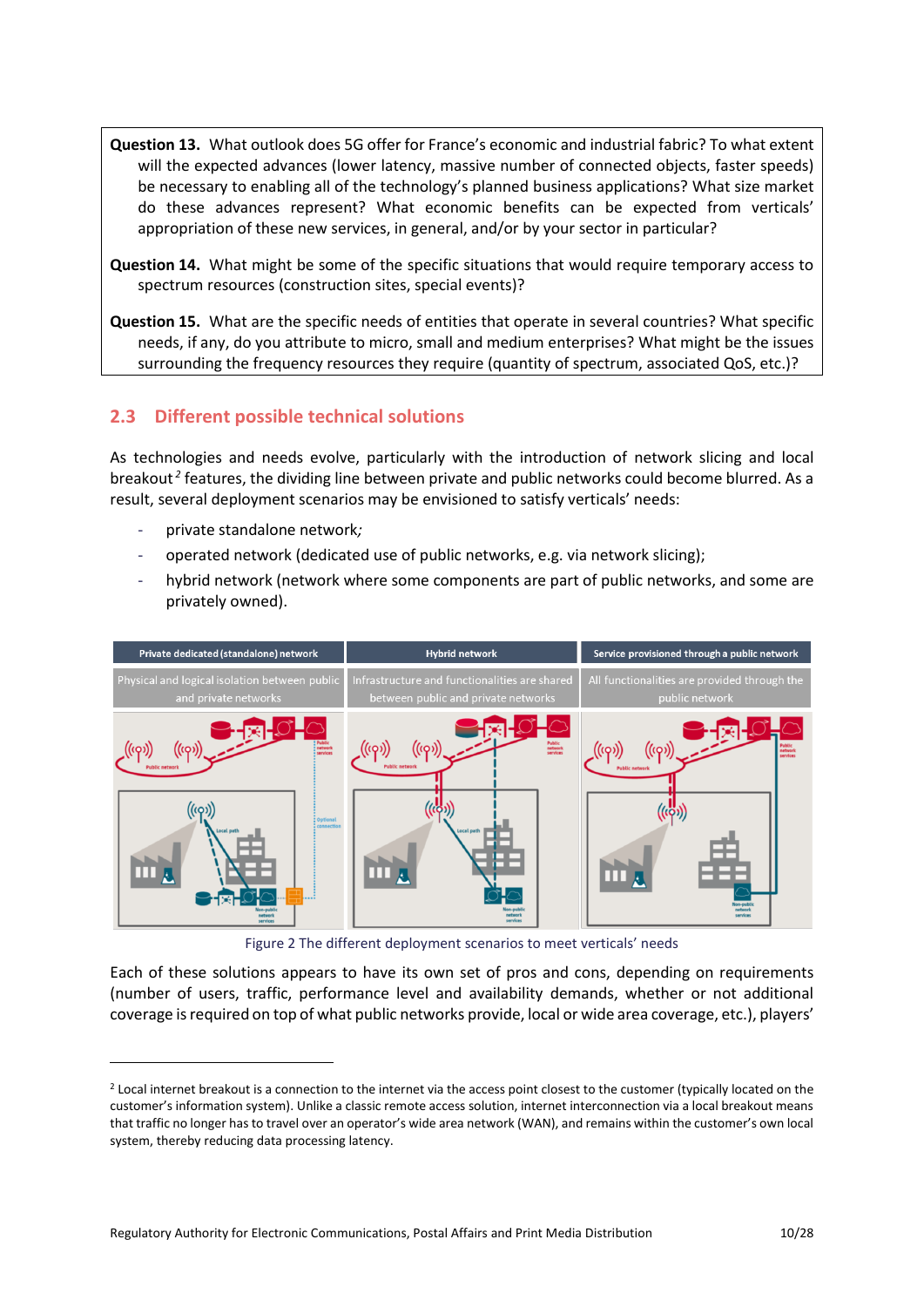investment capacity, access to spectrum resources and the conditions governing their use. Furthermore, different types of player can contribute to these deployments, depending on the chosen solution.

- **Question 16.** For each of the three types of network listed above, which seems the most able to support which applications and satisfy which needs? What are the requirements and prerequisites that would ensure that using these types of networks would satisfy these needs? Which frequency bands are best suited to satisfying these needs? Which players could provide these solutions?
- **Question 17.** Regarding hybrid networks, why might the combination/complementary nature of the two types of network be needed (resilience, supplementary coverage, network access continuity, etc.)? What hybridisation schemes (distribution of the elements/features between private and operated network) would be best suited to meeting the needs and supporting the applications identified above (e.g. access on the public network, private core)? What role does access to frequencies play in these different schemes?
- **Question 18.** Still on the matter of hybrid networks, what types of player could position themselves to contribute to the different hybridisation schemes? What business models could be created to provide this type of solution (e.g. neutral host model)?

### <span id="page-10-0"></span>**2.4 Changes to the ecosystem to satisfy verticals' needs**

The disaggregation of the different building blocks (frequencies, radio access network, core network and services) that make up a typical Business to Business (B2B) solution is taking place parallel to the emergence of new business activities capable of acting as intermediaries along the value chain between these different building blocks. These new activities increase the number of potential technical-economic models for satisfying a vertical's needs.

These include:

- Players providing passive or active network infrastructure (infrastructure operator or augmented infrastructure operator) or web hosting companies;
- Integrators in charge of network integration or operating the network and providing the service;
- Demand aggregators that acquire spectrum or network capacity (slices) then resell them by the slice, acting as brokers for vertical customers.

This form of intermediation is especially well suited to situations where certain players (e.g. small businesses) do not have the resources needed to deploy and operate their own network, for technical, operational or economic reasons.

**Question 19.** Do you share this analysis of intermediation trends, and have you identified any others? How do you foresee the ecosystem's development around these different models? What are the pros and cons of the different models?

**Question 20.** Which of the ecosystem's players are in the strongest position to obtain frequency licences? For what reasons?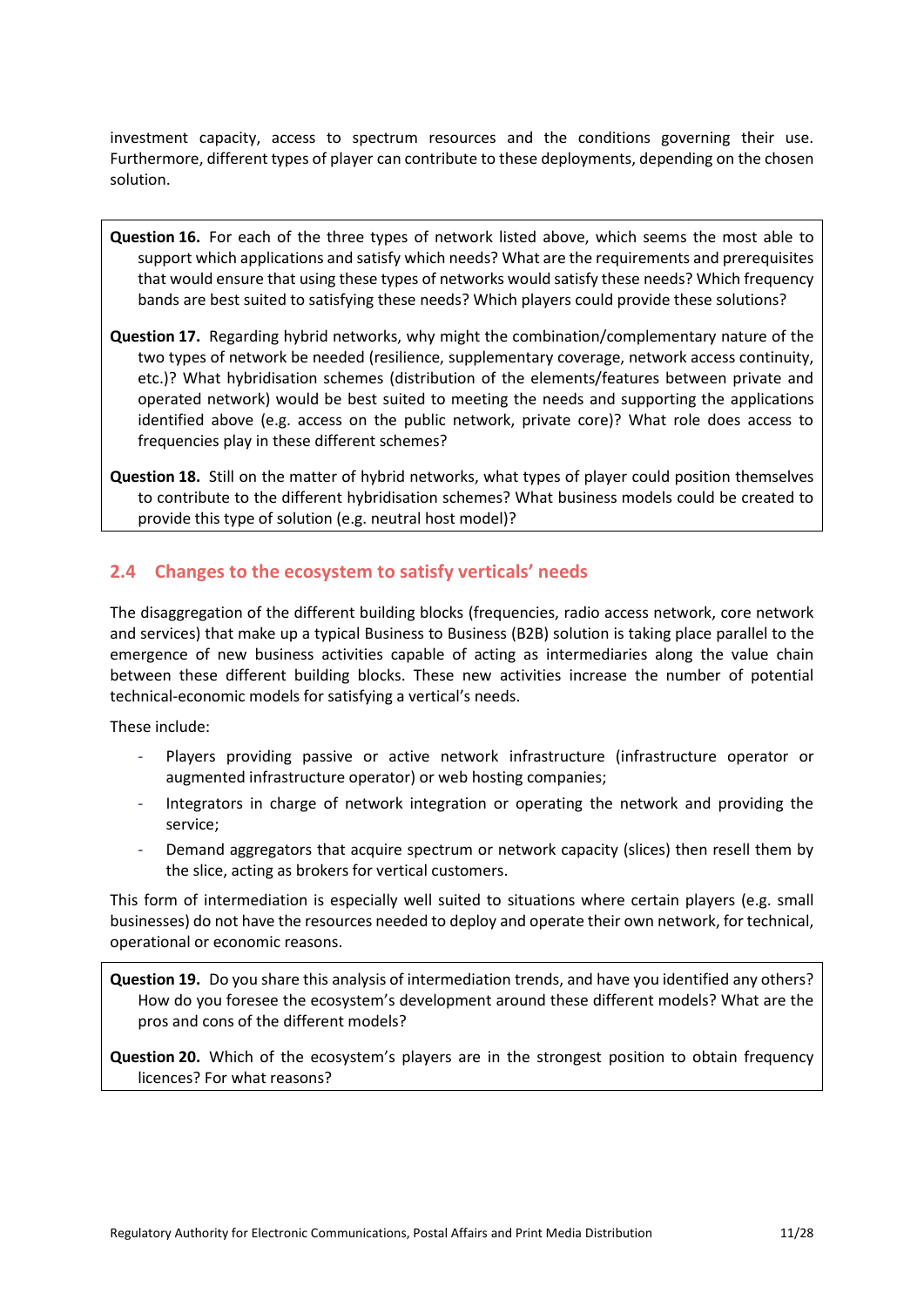## <span id="page-11-0"></span>**3 Societal needs and frequency licence obligations**

This part details users' needs and the categories of obligation, including coverage and quality of service (Part 3.1) and environmental sustainability (Part 3.2), that could, if warranted, be attached to future frequency licences. Lastly, stakeholders are queried on the possibilities for and conditions governing network sharing (Part 3.3).

### <span id="page-11-1"></span>**3.1 Public network coverage and quality of service**

Frequency licence holders are currently subject to obligations that contribute to the networks' development and to strengthening the quality of service they provide:

- obligations to emerge from the New Deal for Mobile resulted in the implementation of a "targeted coverage mechanism" that seeks to increase network density, including an obligation to provide 99.8% of the population with "good" voice/SMS coverage, as well obligations to provide on-board coverage for vehicles along 60,000 kilometres of priority roadways<sup>3</sup>;
- 700 MHz band frequency assignments in the French overseas territories included an obligation to cover certain areas that were identified beforehand in concert with local authorities;
- Licences in the 3.5 GHz band introduced obligations:

l

- $\circ$  First, to provide a maximum theoretical downstream speed of at least 240 Mbit/s from 100% of mobile operators' cell sites by 2030;
- o Second, for each operator to deploy at least 10,500 sites using the 3.5 GHz band by the end of 2025.

They also increased coverage obligations for roadways, with an obligation to provide mobile access with a maximum downstream speed of at least 100 Mbit/s (in 4G+ or 5G) over 70,000 kilometres of road, either motorways or main trunk roads, by the end of 2027; of these 70,000 kilometres, the 16,000 kilometres of motorway must also have 5G coverage by the end of 2025.

The Arcep website<sup>4</sup> tracks all of the voice/SMS and superfast mobile network deployment obligations, for each operator. The 2022 edition of Arcep's "Connected Territories" report also included a scorecard of mobile voice/SMS and superfast mobile access (4G and 5G) as of late September 2021<sup>5</sup>.

<sup>3</sup> *Priority roadways are defined in frequency licences awarded to mobile network operators in Metropolitan France as: "motorways, the main trunk roads in each department connecting the department's administrative centre (prefecture) to the district administrative centres (sub-prefectures) and the stretches of road where an annual average of at least five thousand vehicles travel daily, as of 1 January 2018. If several roadways connect the department's administrative centre (prefecture)* to the district administrative centres *(sub-prefectures), the licence holder is obligated to cover at least one of them".*

<sup>4</sup> https://www.arcep.fr/la-regulation/grands-dossiers-reseaux-mobiles/la-coverage-mobile-en-metropole/le-suivi-desobligations-de-deploiements-des-operateurs.html

<sup>5</sup> [https://www.arcep.fr/uploads/tx\\_gspublication/RA2022-TOME2-territoires-connectes\\_mars2022.pdf,](https://www.arcep.fr/uploads/tx_gspublication/RA2022-TOME2-territoires-connectes_mars2022.pdf) page 34.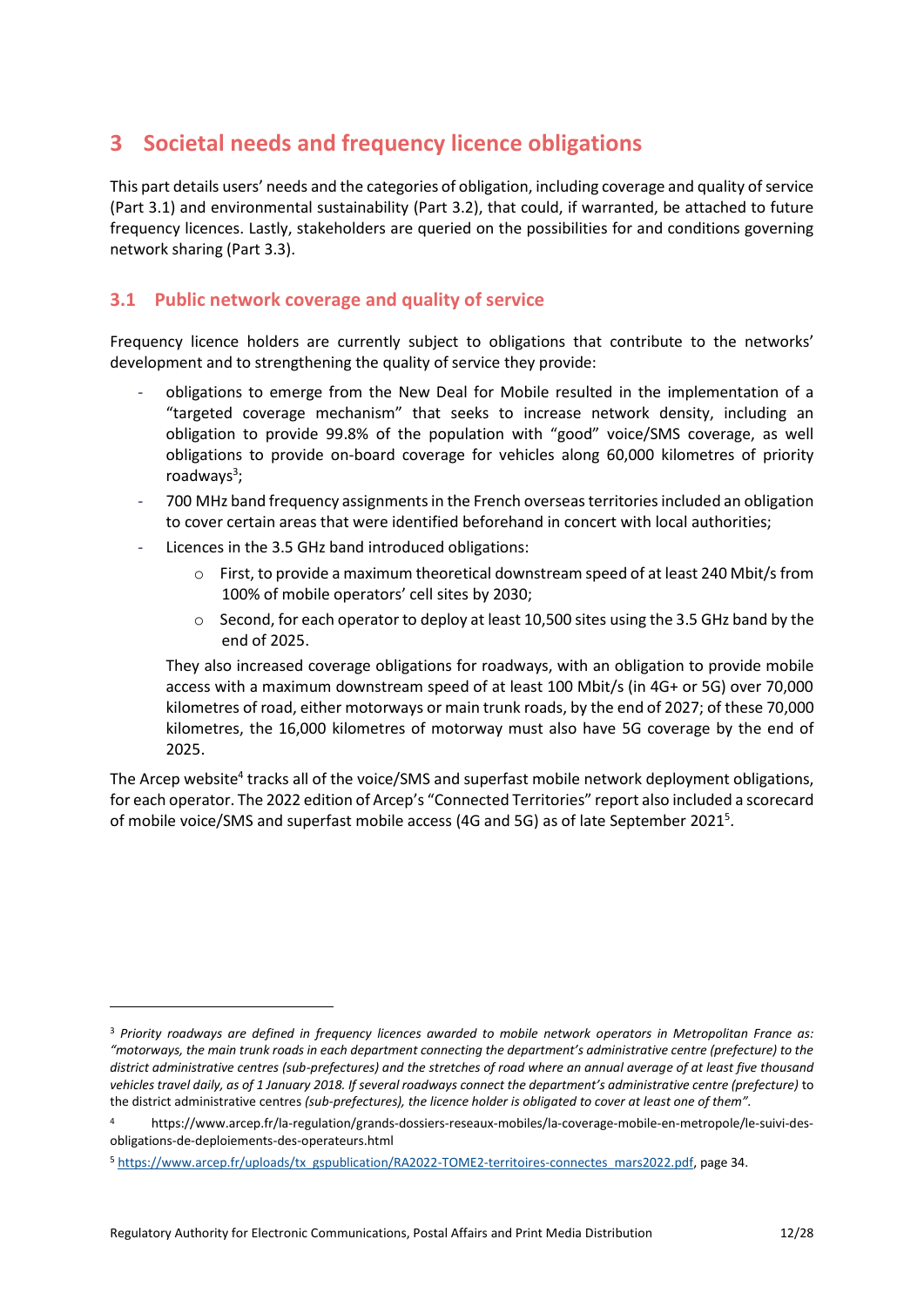#### $3.1.1$ General questions

**Question 21.** What are the essential consumer and business services provided by mobile networks (web browsing, video calling, email, instant messaging, streaming, etc.)? Do users have difficulty accessing these services and, if so, which ones and under what circumstances (particular location, rarely/often in rural areas, rarely/often indoors, while mobile, on transport corridors…)?

**Question 22.** What are the key performance indicators needed to assess the quality of the services mentioned? Have you seen changes in quality over the past several years?

**Question 23.** Drawing a distinction between consumer and business use, what needs might not be met by the combination of existing obligations? Can you identify any other levers to guarantee deployments that satisfy these needs? If so, what would be the most appropriate methods for applying them?

#### $3.1.2$ Specific questions on indoor coverage

To improve indoor coverage, in the frequency licences awarded as part of the New Deal for Mobile, and the assignment of the 3.5 GHz band, Arcep introduced obligations regarding:

- The inclusion of voice and texting over Wi-Fi services in all plans;
- A guarantee to connect Distributed Antenna Systems (D.A.S.) installed by third-party enterprises to operators' networks;
- Indoor small cell sharing between operators.

**Question 24.** What developments are expected in indoor use? What technical solutions and business models (e.g. neutral host) would be the most appropriate to meet requirements? What types of player would be most likely to deploy them? What competition, technical, regulatory or other type of issue would these solutions and business models create?

**Question 25.** What additional frequencies could help satisfy indoor coverage and quality of service needs, and how? In particular: is the 26 GHz band well suited to *ad hoc* and indoor solutions? Given their propagation properties, could the 450 MHz and 1.4 GHz bands enable indoor coverage gains via mobile networks? What other frequencies could be considered to address this need for improved indoor coverage?

**Question 26.** What role does Wi-Fi play in all of the solutions for providing service indoors? If applicable, are there uses for which Wi-Fi is not technologically appropriate, and for what reasons?

#### $3.1.3$ Questions on fixed wireless access

In addition to mobile systems, fixed wireless access (FWA) networks can be used to provide superfast access, particularly in areas where fibre to the home/building (FttH/B) is not yet available.

Fixed wireless access can also be useful for businesses and consumers wanting a back-up connection to guarantee uninterrupted internet access should their main wireless connection break down.

The New Deal for Mobile includes several 4G FWA obligations: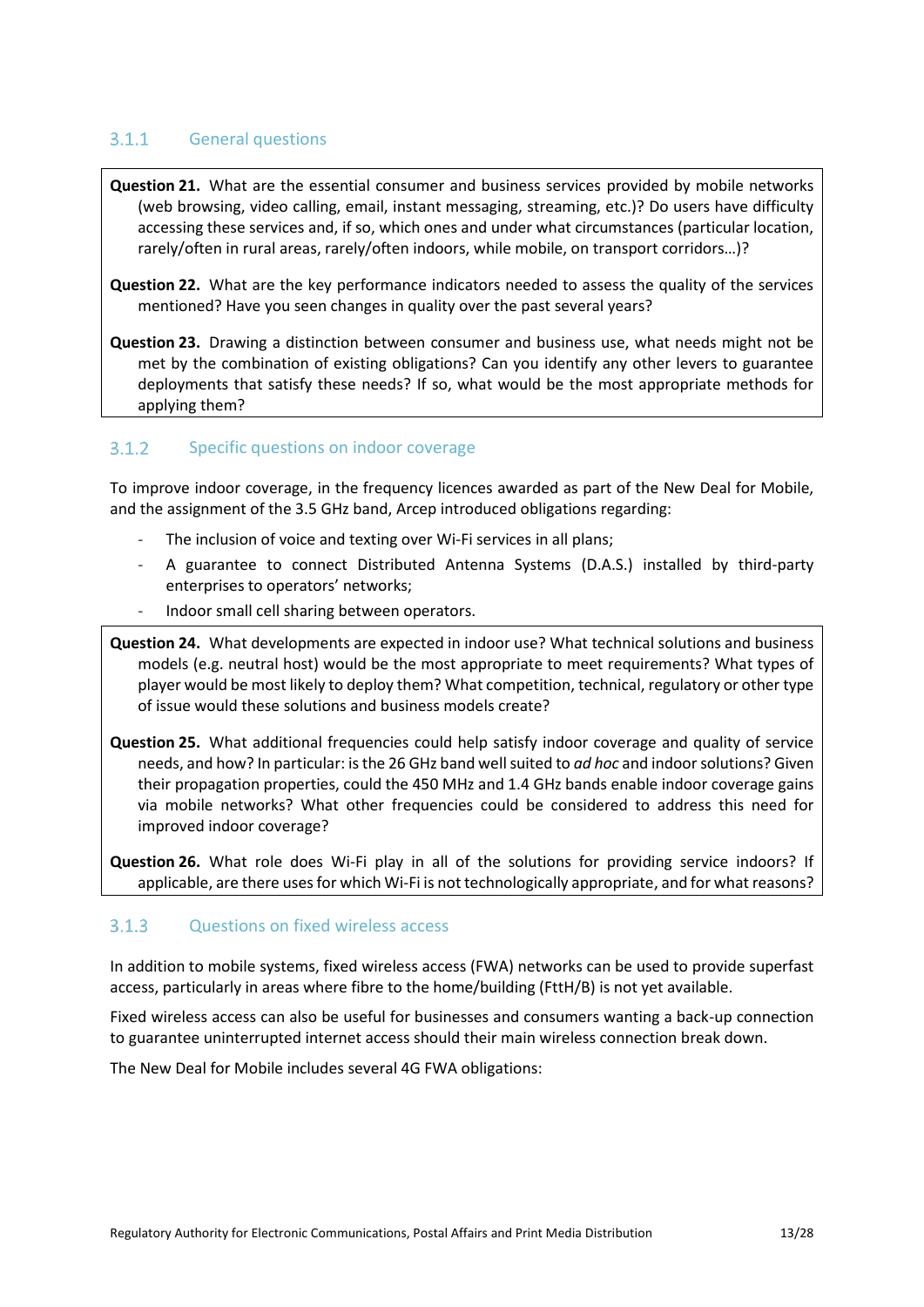- an obligation to provide a fixed 4G service, particularly in those areas identified by an Order from the Minister responsible for Electronic communications<sup>6</sup>. Operators are required to provide this service in these areas once they are covered by their 4G network, except in duly justified cases of insufficient capacity to ensure satisfactory quality of service for mobile users;
- For Orange and SFR, an obligation to participate in the 4G FWA coverage extension scheme: each operator is required to provide a 4G FWA service in a maximum 500 of the areas identified by the Order from the Minister responsible for Electronic communications, thanks to the installation of new 4G cell sites. 479 areas have been identified to date<sup>7</sup>.

Licences in the 3.5 GHz band also include obligations regarding the provision of fixed internet access solutions on the network deployed in the 3.4 – 3.8 GHz band and the continuity of the fixed internet service for users accessing it on a superfast FWA network, whose switchoff is scheduled for 2026. These obligations are designed to ensure the availability of a fixed internet access service in some territories where fixed line speeds are insufficient.

**Question 27.** Do you consider existing provisions to be sufficient and satisfactory? In particular, do you believe it will be necessary to introduce new provisions to ensure the widespread availability of superfast access and/or to enable a wireless network back-up for those users that want one their fixed network connection? Do you have any proposals to make?

**Question 28.** Regarding business application requirements, have you identified any needs other than the one listed above, for a back-up connection to guarantee continuity of service when a service interruption occurs? What provisions would you like to see introduced?

### <span id="page-13-0"></span>**3.2 Digital sustainability**

More and more attention is being paid to the environmental impact of digital communication networks, devices and service use. As the digital carbon footprint is becoming a growing source of concern, Arcep has begun work on this issue through its "Achieving digital sustainability platform," with the goal of making environmental issues and a challenges the focus of a new regulatory chapter. To this end, managing spectrum resources, and particularly the assignment of new resources, requires careful consideration and raises additional questions.

- **Question 29.** Do you have any proposals (levers for action, means, strategies, etc.) to share regarding spectrum management or frequency assignments that would help reduce networks' environmental impact, and help promote digital sustainability in general? What demands or prerequisites would be needed to activate this lever, if possible (availability of data, methodological consistency, monitoring/*a posteriori* audit, etc.)?
- **Question 30.** As an operator or business, do you have an environmental or greenhouse gas reduction strategy within your organisation? Does it have a network or digital component? What tools and what methodology do you use to monitor compliance with this strategy? In what way does the request for and use of frequencies play a role in this strategy?

 $\overline{a}$ 

<sup>6</sup> For instance, the Order of 23 December 2019 defining the areas where mobile radiocommunications operators are required to provide a fixed internet access service on their superfast mobile network:

<https://www.legifrance.gouv.fr/jorf/id/JORFTEXT000039682956>

<sup>7</sup> Further information can be found on the New Deal for Mobile dashboard's "4G FWA" page: [https://www.arcep.fr/cartes](https://www.arcep.fr/cartes-et-donnees/tableau-de-bord-du-new-deal-mobile.html#4GFixe)[et-donnees/tableau-de-bord-du-new-deal-mobile.html#4GFixe](https://www.arcep.fr/cartes-et-donnees/tableau-de-bord-du-new-deal-mobile.html#4GFixe)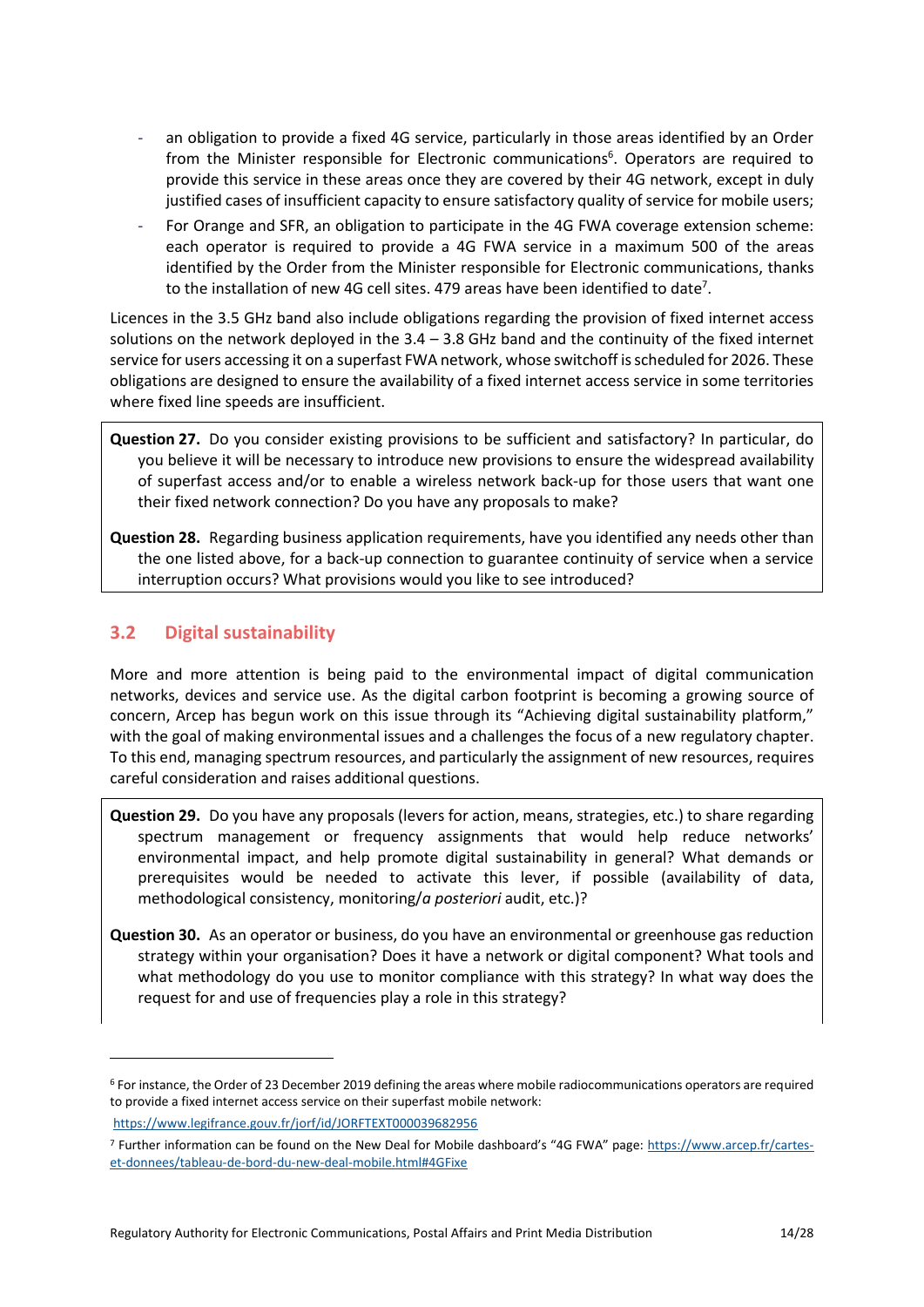**Question 31.** For each of the frequency bands mentioned in Part 4, have you identified positive or negative environmental effects resulting specifically from the use of these frequency bands?

### <span id="page-14-0"></span>**3.3 Network sharing**

 $\overline{\phantom{a}}$ 

Network sharing is a subject that is attracting a growing amount of attention amongst members of the public, not least because of how it can help protect the environment and preserve the country's natural and landscape heritage. Provisions contained in the French Postal and Electronic Communications Code (CPCE) encourage operators to favour solutions based on sharing an existing cell site or tower. Obligations to share active installations or, in some cases, simply passive infrastructures were imposed on operators as part of the terms attached to their frequency licences. For instance, the New Deal for Mobile's targeted coverage mechanism for Metropolitan France stipulates that:

- If the area is the target of a coverage obligation for all four operators and if, on the Order's date of publication, none of them is providing a mobile service with "good coverage," operators are subject to a network sharing obligation (tower and active equipment sharing);
- The remaining areas are subject to an obligation for at least passive infrastructure elements to be shared (i.e. tower sharing) between operators designated by Order in that same area.

**Question 32.** How can frequency award strategies contribute to infrastructure sharing? Beyond the existing framework, what specific mobile network sharing measures could be useful for future deployments? In which frequency bands and for what reasons?

The deployment of small cells, notably in urban areas, raises sharing-related questions, particularly when the deployment occurs on certain scarce physical infrastructure owned by public authorities, such as urban furniture (lampposts, traffic signs, traffic lights, billboards, etc.<sup>8</sup>).

**Question 33.** In what environment (for instance: indoor/outdoor, densely/less densely populated, etc.) would small cell sharing be the most appropriate? For what gains? On the flipside, in which environment would it be the most problematic? What competition and/or strategic issues surrounding small cell sharing can you identify?

<sup>8</sup> Article 8 of Order No. 2021-650 of 26 May 2021 regarding transposition of Directive (EU) 2018/1972 of the European Parliament and of the Council of 11 December 2018 establishing the European Electronic Communications Code and pertaining to the measures adapting the powers of the Regulatory Authority for Electronic Communications, Postal Affairs and Print Media Distribution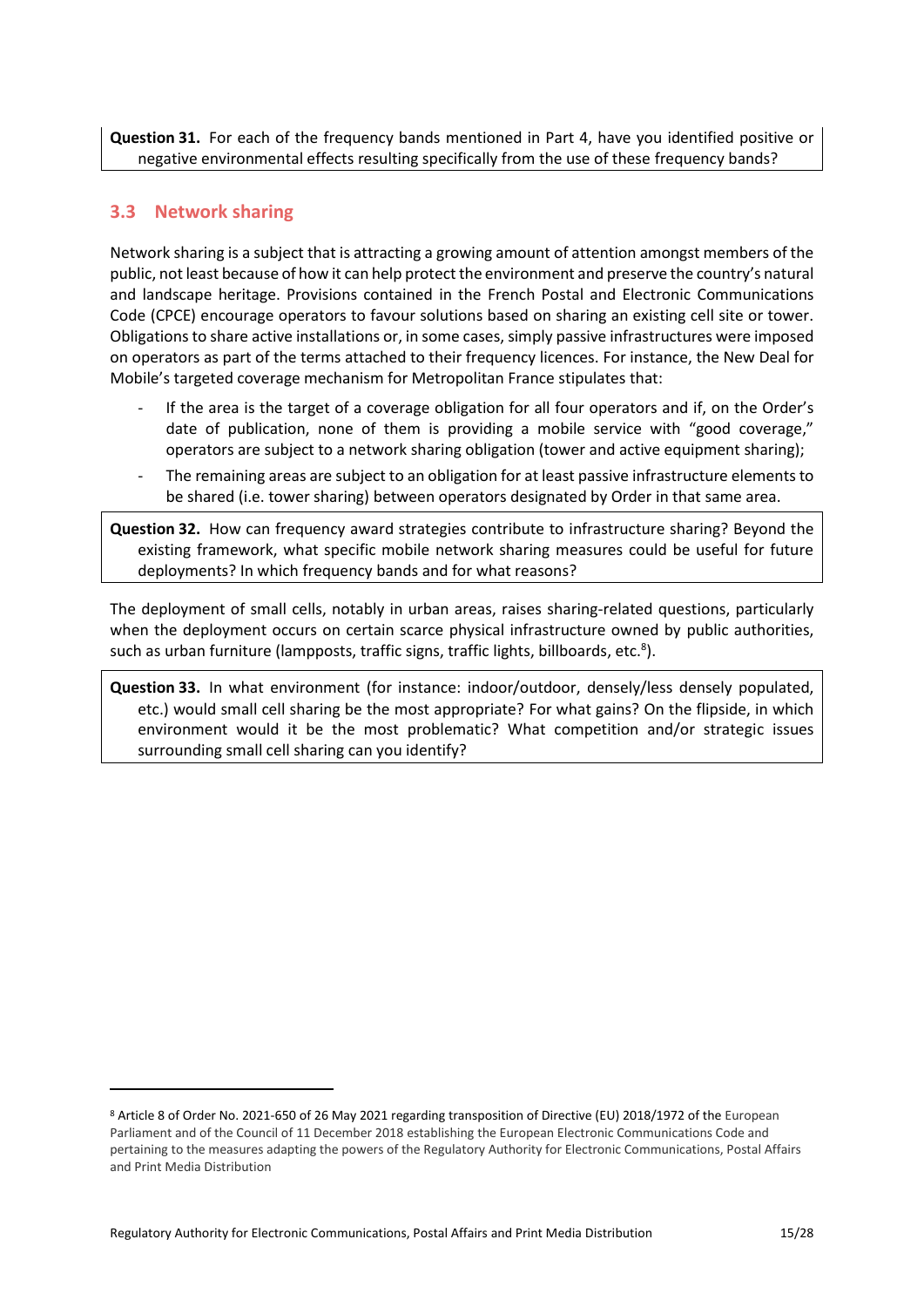## <span id="page-15-0"></span>**4 Specific questions by frequency band**

In this part, each section examines a different frequency band with specific questions. These bands are all at different degrees of harmonisation within international bodies, and their actual availability date will differ:

- **The 1.4 GHz, 26 GHz, 3410 – 3490 MHz, 2.1 GHz FDD and TDD, 3800 – 4200 MHz, 700 MHz SDL** and **66 – 71 GHz bands** have already been harmonised at the European level and, except for the last one, could be part of a spectrum assignment procedure in the near future (**Part 4.2**);
- **The 42 GHz and 450 MHz bands** are still in the process of being harmonised at the European level (**Part 4.3**);
- Lastly, **the 470 – 694 MHz, 6425 – 7125 MHz bands and bands above 90 GHz** are only candidates for international harmonisation for mobile use (**Part 4.3**).

The first section (**Part 4.1**) looks at spectrum sharing aspects between users for the same frequency band.

**Question 34.** Of all the frequency bands listed above and detailed below, which rank highest for their ability to meet your needs?

**Question 35.** Have you identified any other frequency bands that warrant consideration for mobile services in the near future?

### <span id="page-15-1"></span>**4.1 Frequency sharing and local spectrum assignments**

Some frequency bands that are already available or will be in the near future are in higher and higher ranges, which means they have a physically limited range and can thus be more easily used by geographically distinct networks without any major risk of harmful interference. As a result, "secondary" use of frequencies $9$  and highly local assignment procedures emerge as easier, and even more relevant solutions for achieving optimum use of the spectrum.

**Question 36.** Among the frequency bands that are the subject of questions below, which would seem to be the most appropriate for local assignments? For reuse for secondary purpose?

**Question 37.** If applicable, if these frequency bands were used for coexisting mobile and other uses (satellite, fixed link …), what sharing methods seem advisable to you?

 $\overline{a}$ 

<sup>9</sup> Secondary use of frequencies is possible when a new player is authorised to use frequencies, within a specific zone, that have already been assigned to a primary licence holder, in a situation where the latter does not actually use those frequencies within that zone.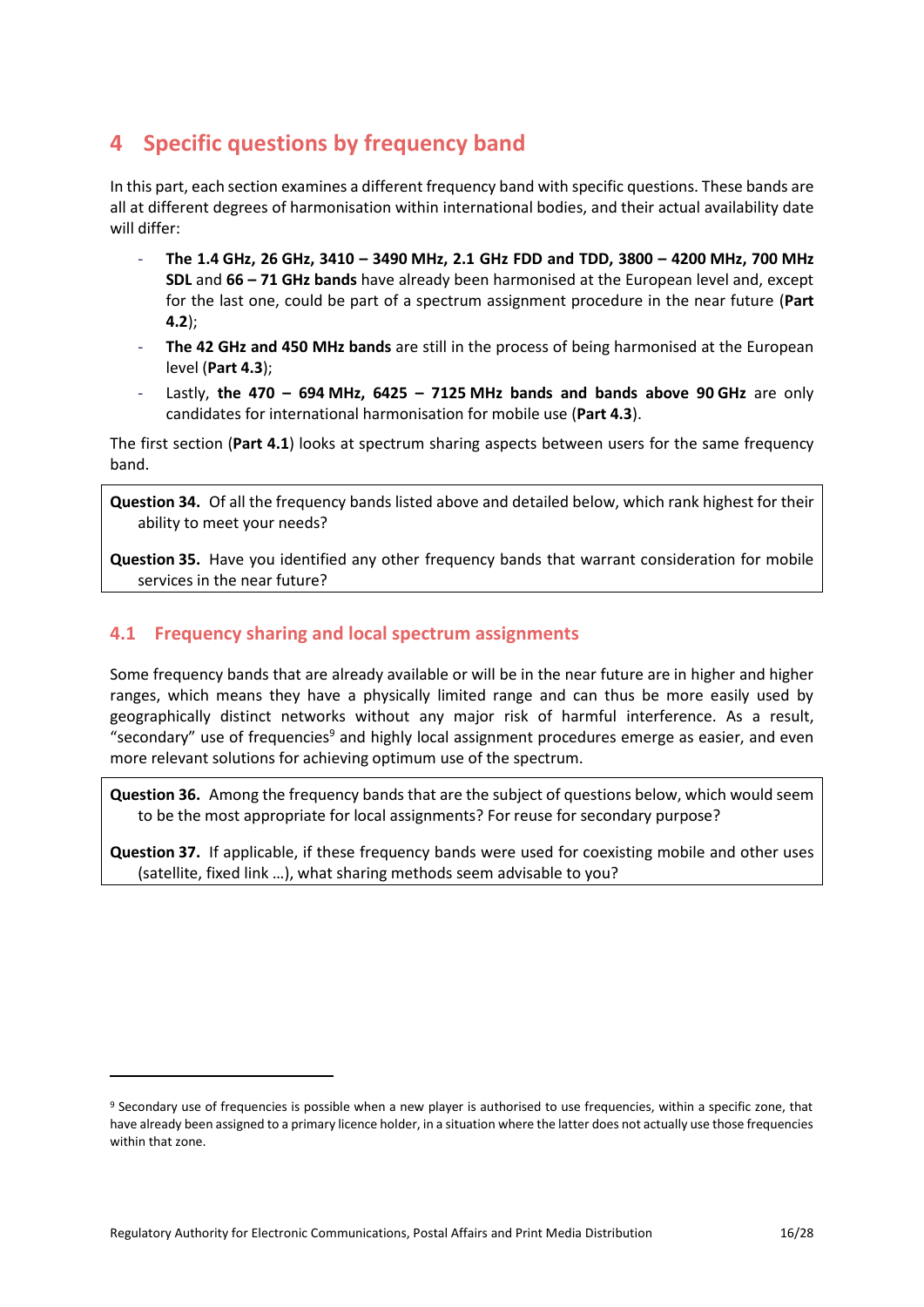### <span id="page-16-0"></span>**4.2 Frequencies harmonised at the European level that could be assigned in the short term**

#### $4.2.1$ The 1427-1517 MHz (aka 1.4 GHz) band

The entirety of the 1.4 GHz band, or 90 MHz in all, has been harmonised at the European level<sup>10</sup>. It is divided into 18 blocks of 5 MHz. Meanwhile, 3GPP has defined the 1.4 GHz band for use as a 4G Supplemental Downlink (SDL, only downstream from the antenna to the device) and 5G SDL $^{11}$ .

There are therefore 90 MHz in this band to be assigned to mobile services. They are made up of:

- a core band of 40 MHz (1452 1492 MHz), available in Metropolitan France since 1 January 2022;
- two extension bands of 25 MHz each, situated respectively above  $(1492 1517 \text{ MHz})$  and below (1427 – 1452 MHz) the core band. The first will become available on 1 January 2023 and second, in most of Metropolitan France, on 1 January 2024.

| 1427 |                             |                                                                               | 1452                                               | 1517<br>1492                                                                  |  |
|------|-----------------------------|-------------------------------------------------------------------------------|----------------------------------------------------|-------------------------------------------------------------------------------|--|
|      |                             | Extension band of 25 MHz that can be<br>partially available on 1 January 2024 | Core band of 40 MHz available since 1 January 2022 | Extension band of 25 MHz that can be<br>partially available on 1 January 2023 |  |
|      | b76/n76<br>4G SDL<br>5G SDL |                                                                               | <b>b75/n75</b><br>4G SDL/5G SDL                    |                                                                               |  |

1432

 $\overline{a}$ 

**Figure 3** – The 1.4 GHz band arrangement with its availability dates and 3GPP nomenclature

#### a) Restrictions on using extension bands

#### **For the 1427 – 1432 MHz block**

According to Report 65 of the European Conference of Postal and Telecommunication Administrations (CEPT), the 1427 – 1432 MHz block, which will be available from 1 January 2023, will only be able to be used by low-power base stations, to comply with the emissions cap protecting radio astronomy stations in the 1400 – 1427 MHz band.

**Question 38.** In light of this long-term restriction, do you consider it relevant to offer this block up for assignment?

#### **For the 1492 – 1517 MHz block**

The frequency band above 1518 MHz is dedicated to mobile satellite services (MSS). In France, the company Inmarsat is authorised to use frequencies in this band. Use of the 1492 – 1517 MHz sub-band

 $10$  Following the CEPT adoption of the revision of Decision ECC/DEC/(13)03 and of report 65, the European Commission adopted Decision 2018/661 of 26 April 2018 amending Decision 2015/750 which harmonises the entire 1427 – 1518 MHz band for use in SDL mode.

<sup>&</sup>lt;sup>11</sup> The b75/n75 (1432 – 1517 MHz) and b76/n76 (1427 – 1432 MHz) sub-bands are defined for 4G SDL/5G SDL use and the b32 (1452 – 1496 MHz) sub-band is defined for 4G SDL use only.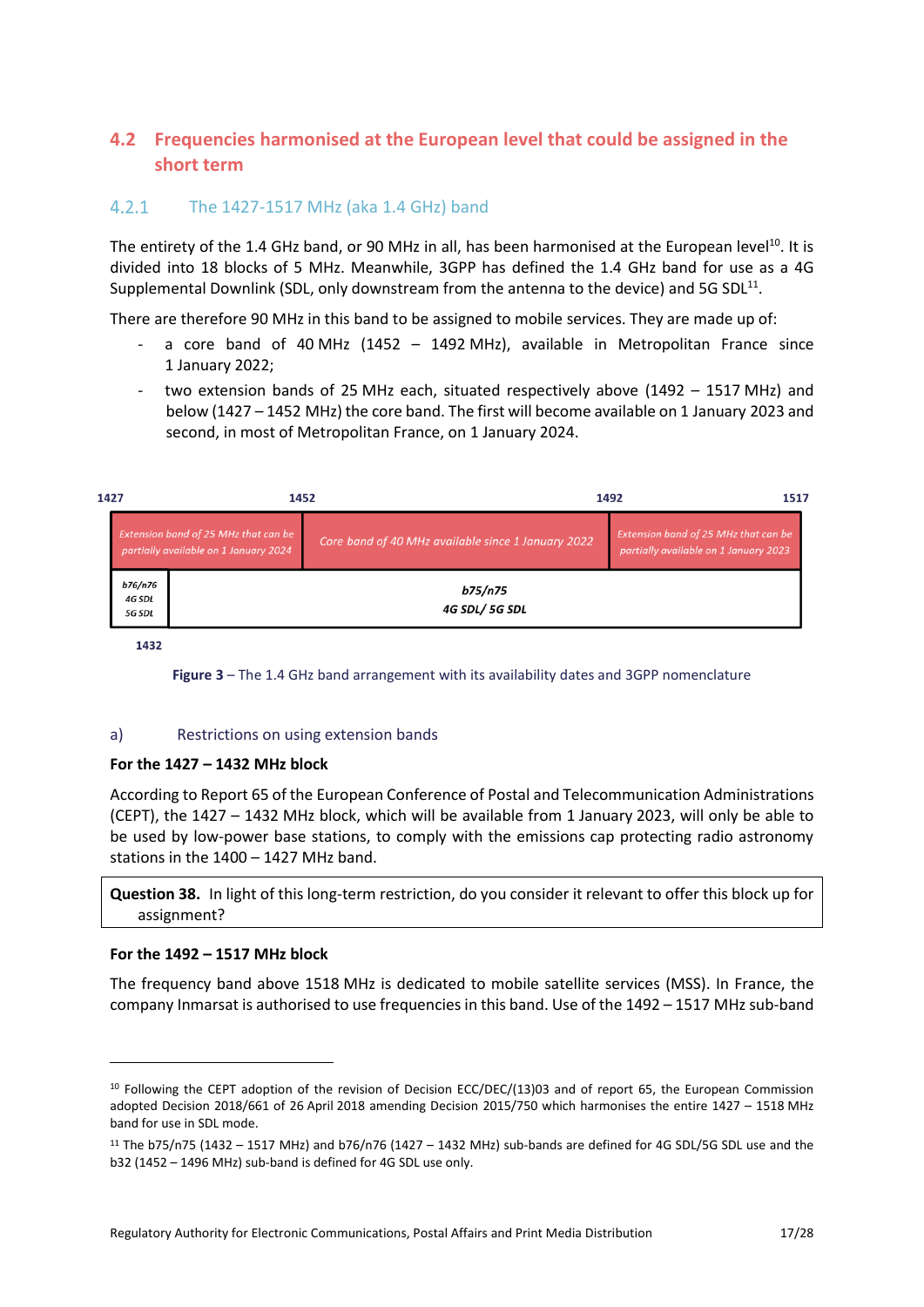by mobile terrestrial equipment is likely to cause interference for the services that use frequencies above 1518 MHz, namely mobile satellite communication services.

Under these conditions, the Electronic Communications Committee (ECC) report 299 adopted by the CEPT ECC in March 2019 identified two distinct phases of coexistence and defines the power thresholds that each must comply with. In Phase 1, whose point of departure is the presumption that current Inmarsat terminals are not resistant to interference, then Phase 2 which begins after the replacement of all of these devices, which will therefore be more capable of handling coexistence with mobile networks in the 1492 – 1517 MHz band. The transition to "Phase 2", via the replacement of the entire inventory of Inmarsat terminals installed onboard commercial airlines, could take ten or more years.

To enable these services to coexist, this report proposes that administrations impose a cap on the power density levels of mobile SDL base stations located near ports and airports, and thereby restricting mobile deployments around these zones. The affected base stations are, during Phase 1, those transmitting in the 1492 – 1517 MHz sub-band, then, in Phase 2, only those transmitting in the 1502 – 1517 MHz sub-band.

**Question 39.** What impacts could these respective thresholds have on potential uses of the 1.4 GHz band and the deployments you might plan?

**Question 40.** Do the deployment restrictions mentioned above constitute a real impediment to the use of the frequencies in the 1492 – 1517 MHz (in Phase 1) and 1502 – 1517 MHz(in Phase 2) subbands and, as a result, the desire to apply for a licence to use these frequencies? If applicable, what would be the relevant date for taking Phase 2 thresholds into account?

#### **Other restrictions**

A small number of microwave transmission services will, exceptionally, continue to use the 1427 – 1452 MHz sub-band, even after 1 January 2024.

**Question 41.** Does this situation require particular rules to be put into place to ensure the coexistence between these microwave transmissions and mobile networks using the 1.4 GHz band? If so, what might these rules be?

#### b) Technical aspects

Because the 1.4 GHz band is only available in SDL mode, it needs to be paired with another band that can be employed for the uplink to be useable by mobile services.

**Question 42.** Given the standardised protocols, and available equipment and devices, what current or future frequency bands could the 1.4 GHz band be paired with, depending on the technology (4G, 5G …) and the sub-band being considered (core band or complete band)? If applicable, please specify the availability timetable of these protocols, equipment and devices enabling this utilisation.

**Question 43.** What speeds will be possible in this band without carrier aggregation?

**Question 44.** Given the carrier aggregation possibilities provided by existing and forthcoming protocols and equipment in this band, what is the maximum bandwidth by channel (in MHz) that can be used in the 1.4 GHz band, depending on the technology used (4G, 5G …)? If applicable, what are the intra-band carrier aggregation scenarios permitted by the standards, and what is the timeline for the availability in equipment? What speeds can be achieved depending on the quantity of spectrum and carrier aggregation scenario used?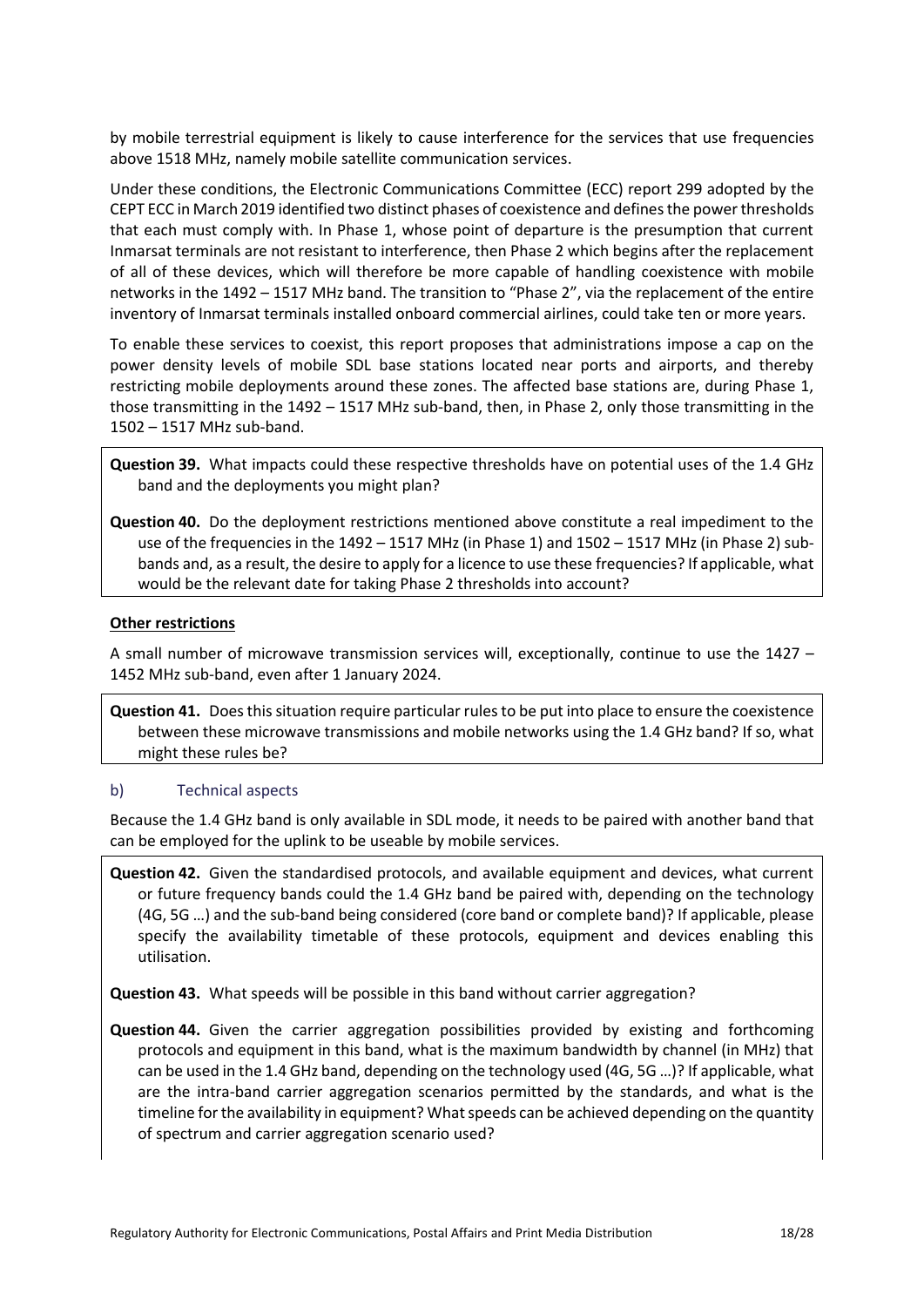**Question 45.** Will currently available or forthcoming equipment make it possible to share active installations (for instance via Multi-Operator Core Networks) in the 1.4 GHz band? How would this sharing occur in the case of already shared networks? Would there be any particular difficulties?

#### c) Applications

The 1.4 GHz band could enable:

- Increased mobile speeds in rural and urban areas;
- Increased speeds for fixed 4G/5G;
- extension or improvement to mobile coverage and 4G/5G coverage.

These different outcomes depend in part on the strategy chosen for how to use the 1.4 GHz band, notably the technology employed and deployment scenario chosen (existing or new sites).

**Question 46.** Among the uses listed above, can you specify which seem the most relevant to you, in particular given the need to pair this band with another frequency band, and the available technologies and, if applicable, as an operator, your network's current and future planned coverage?

**Question 47.** Can you identify any other uses for this band? Using which technologies?

**Question 48.** For each of these uses, please specify the quantity of 1.4 GHz band frequencies that would make it possible to develop that use in an optimal fashion.

**Question 49.** What complements to superfast coverage, notably fibre to the home (FttH), could be provided by using the 1.4 GHz band for fixed 4G/5G services?

**Question 50.** To what extent are the different uses listed above achievable and relevant for a "like for like" network, in other words only by installing new equipment at existing mobile sites, or planned for the medium term?

**Question 51.** Can use of the 1.4 GHz band replace use of an existing band, or would it necessarily be added to the frequencies that operators can already use? Would it encourage the phasing out any technology?

**Question 52.** Does the fact that this band needs to be paired with another band encourage the use of sleep mode or the shutdown of its transmitters?

#### d) Award timetable and procedures

The availability dates of the core band (since 1 January 2022) and the upper (starting 1 January 2023) and lower (starting 1 January 2024 in most of the country) extension bands differ slightly.

**Question 53.** Do you consider it advisable to assign all of the 1.4 GHz band frequencies simultaneously?

**Question 54.** As an operator, what quantity of 1.4 GHz band frequencies would you like to be authorised to use? Do you have a positioning preference for the frequencies in this band?

The physical properties of the 1.4 GHz frequency band, particularly its range and traffic capacity capabilities, make it an interesting candidate for providing a fixed wireless access (FWA) service, notably in rural areas. Depending on the population density, the appeal of these frequencies will not necessarily be the same. This therefore raises the question of award procedures that are tailored to these differences, notably to enable the implementation of a high quality FWA service.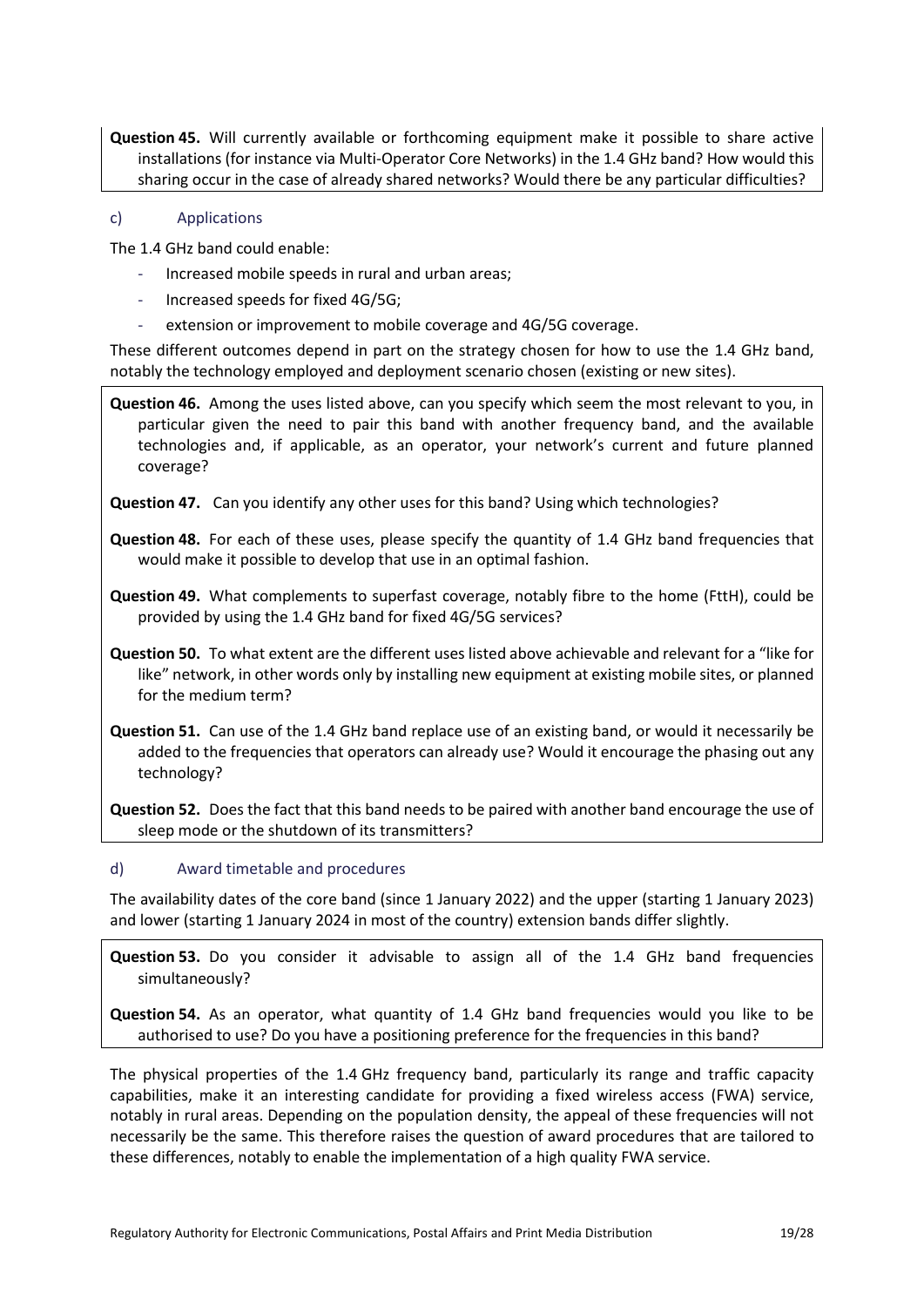A first option would be to assign the frequency band in a "classic" fashion, e.g. by assigning the band by blocks of 10 MHz, with a set cap for all of the candidates.

A second option would consist of assigning, at least in the more sparsely populated parts of the country, the entire frequency band to one or two licence holders (in which case each would have 45 MHz), carrying ambitious coverage and service provision obligations. This option would enable the licence holder(s) to supply high downstream speeds. It would also limit the environmental impact of these deployments. Hosting and roaming obligations could also be introduced to ensure other operators' needs are met, as well as fair competition between operators.

**Question 55.** What, in your opinion, would be the pros and cons of each of these two options? Do you have a preference for one or the other? For what reasons? Do you see any other options? Regarding the first option, what would be the appropriate size of the blocks to be assigned? Regarding the second option, what obligations, in your opinion, would need to be introduced, notably with respect to hosting other operators?

#### $4.2.2$ The 24.25 – 27.5 MHz (aka 26 GHz) band

In its Opinion of 9 November 2016 on 5G frequencies, with a view to their pioneer use in Europe by 2020, the Radio Spectrum Policy Group (RSPG) underscores that frequency bands above 24 GHz would be necessary to guarantee 5G performance targets, notably data speeds of several gigabits per second. It recommends using the 26 GHz band (24.25 – 27.5 GHz) as the "pioneer" band.

**Question 56.** What use cases do you expect from this frequency band? Can you identify any obstacles to their deployment?

This band has been harmonised on the European level<sup>12</sup> as follows:

The band is made up of 200 MHz blocks;

 $\overline{a}$ 

- It is possible to define smaller blocks, in multiples of 50 MHz, and adjacent to one another to use the whole of the available band;
- Thus-defined blocks can be shifted, by 10 MHz increments, if necessary, to accommodate other applications in the band.

For its part, 3GPP defined the whole of this band for 5G TDD use.

**Question 57.** What minimum bandwidth do you believe is appropriate to operate a mobile network and provide the applications enabled by this frequency band?

**Question 58.** Can this frequency band be deployed in a network without this same network having to use other lower frequency bands (anchor points)? If not, why not, and what other frequency bands would be necessary, in 5G NSA and 5G SA?

<sup>12</sup> Decision 2020/590 of 24 April 2020 of the European Commission taken based on Decision ECC/DEC/(18)06 of 6 July 2017 and CEPT Report 68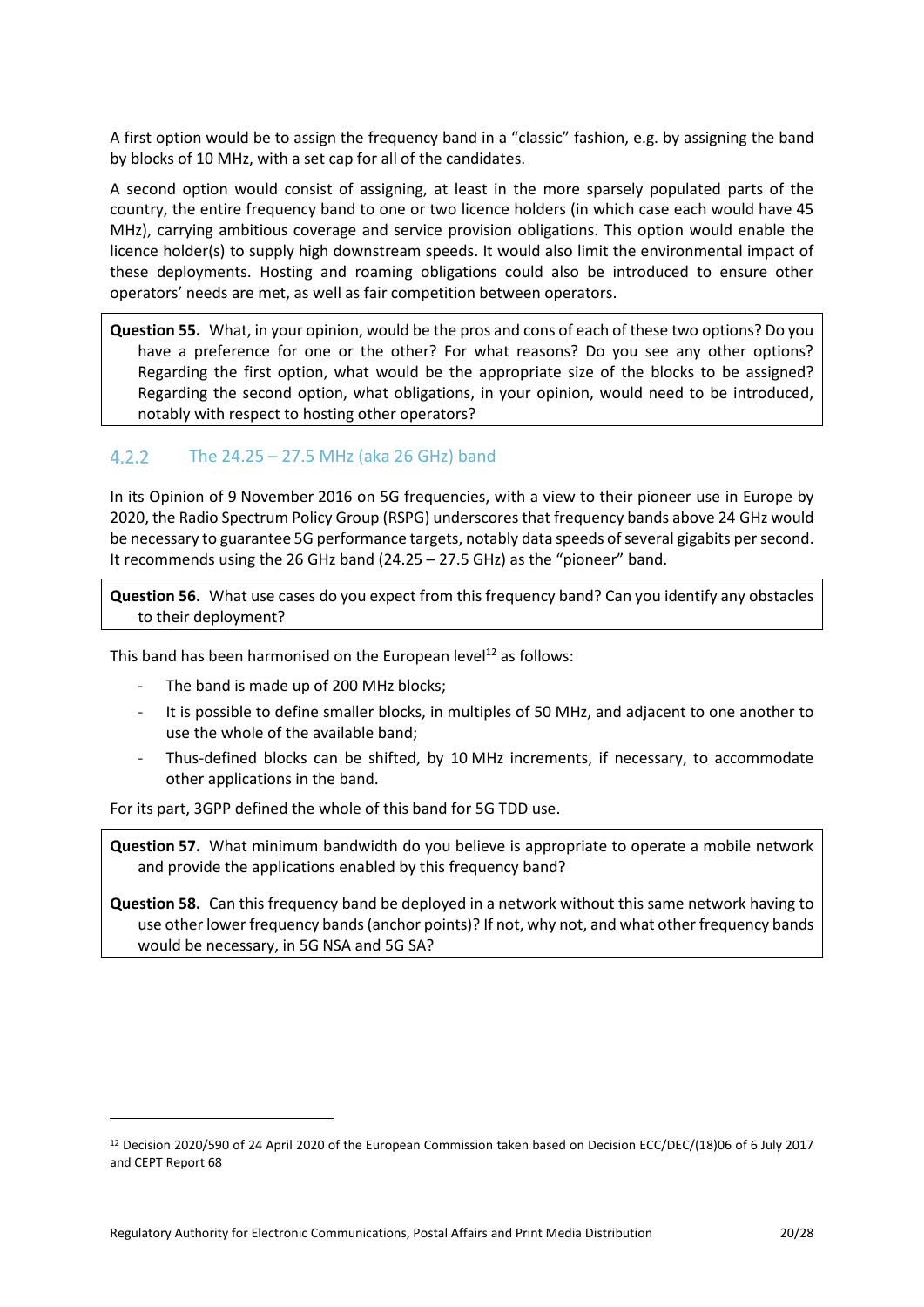#### **Current 26 GHz band users and procedures for releasing the band**

The following diagram depicts the services currently deployed in and around the 26 GHz band.



#### **Figure 4** – Distribution of current services in the 26 GHz band

As harmonised by European Decision No. 784/2019/EC, the 26 GHz band is broken down into two parts that differ in their degree of harmonisation at the international level, and their current use in France. The section situated between 26.5 and 27.5 GHz has been harmonised globally for mobile services by the International Telecommunications Union (ITU) Regulation. This upper range of the band (26.5 GHz – 27.5 GHz) is currently available in France.

The section of the band situated between 24.25 and 26.5 GHz is currently used in France by multiple microwave transmission services, which form a mesh across virtually the whole of Metropolitan France. Numbering around 4,400 today, they are used chiefly by mobile operators for mobile network antenna backhaul networks. The first outputs from technical working groups<sup>13</sup> dedicated to this topic suggest that preventing interference for antennas' microwave transmissions on these same frequency bands requires an exclusion zone ranging from 10 to 50 km.

As a result, Arcep decided and announced in a press release dated 30 July 2018 that no licence renewal would be granted beyond the end of 2023 for microwave transmission. One of Arcep's particular goals for this consultation is to gather stakeholders' feedback on the feasibility and procedures for migrating these microwave transmission services to other frequency bands or towards other technologies. Alternative scenarios for releasing the frequency band could also be considered, for instance one consisting of migrating only microwave transmission services from one part of the band, or to migrate only microwave transmission services from certain geographic areas.

**Question 59.** What is your preferred timeline for the assignment of this frequency band? In the short/medium term, does the assignment of the sub-band ranging from 26.5 to 27.5 GHz seem sufficient to support the use cases you have identified?

**Question 60.** Do you share the conclusion on the difficulties of cohabitation between mobile services and microwave transmission in the sub-band ranging from 24.25 to 26.5 GHz?

 $\overline{\phantom{a}}$ 

<sup>13</sup> ECC Report 303, Guidance to administrations for Coexistence between 5G and Fixed Links in the 26 GHz band ("Toolbox")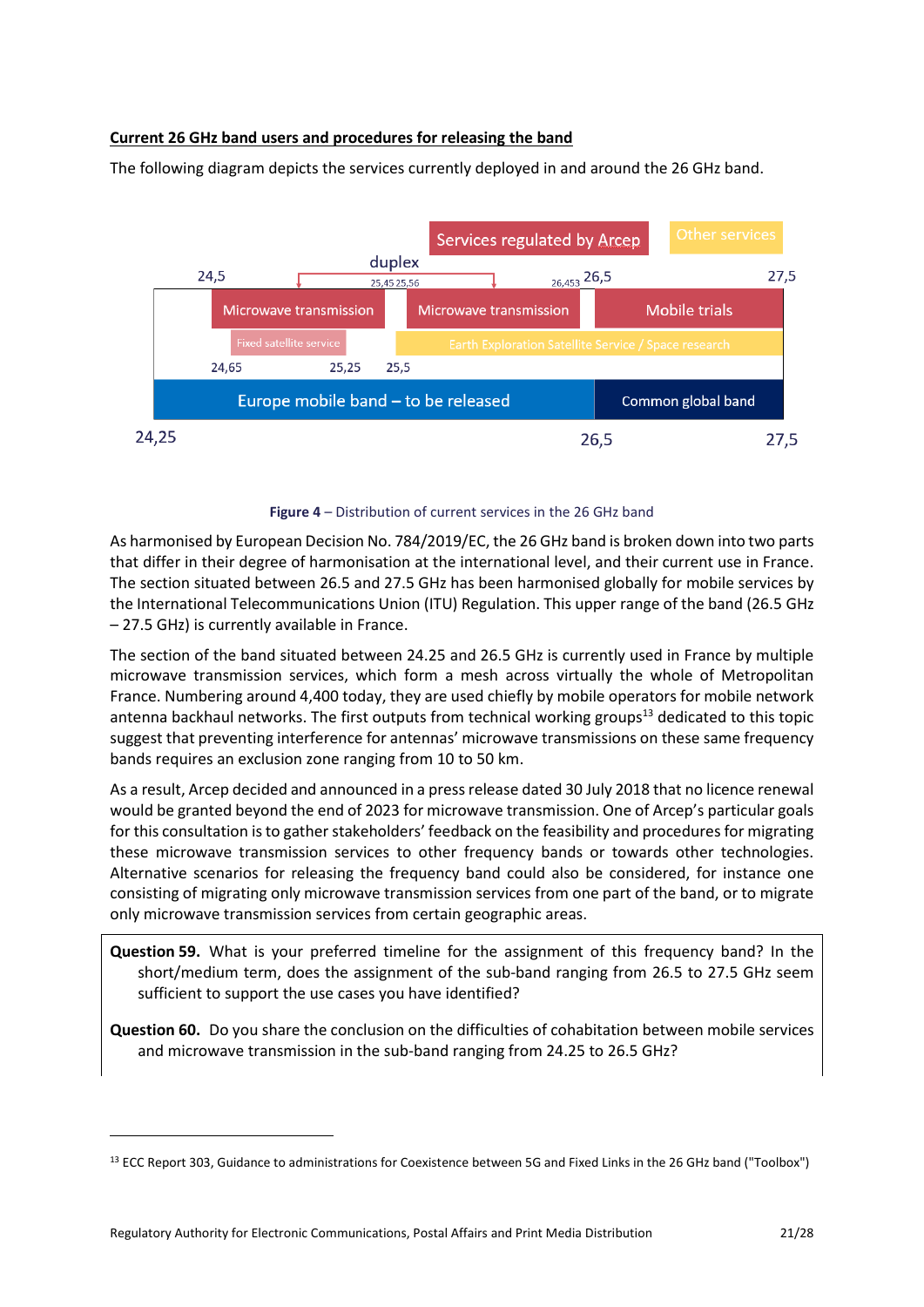**Question 61.** What do you think about the existing timetable for releasing microwaves currently occupying the above-mentioned band? What would be a reasonable timeline for migrating the band's microwave transmission services? Do you think the release deadline is appropriate and, if not, what timeline do you believe is preferable? Do you think that conditions specific to this frequency band need to be set forth for this release?

Additionally, the section of the band ranging from 24.25 to 26.5 GHz is used to provide fixed satellite services.

**Question 62.** What scenarios for cohabitation between fixed satellite services and mobile services would be feasible?

#### **Award procedure**

Given the 26 GHz band's intrinsic physical properties, and particularly the short range that enables local deployments, local spectrum assignments that create the ability to satisfy the needs of specific projects could be relevant. As a result, a national, local or hybrid assignment model could be designed, possibly differentiated depending on the different parts of the band.

Here, it is worth mentioning that these different assignment models have already been implemented in other European countries, without any one single preference emerging. Italy opted for national assignments with a band width of 1 GHz (26.5 – 27.5 GHz) awarded in five blocks of 200 MHz. Each of the licence holders of one block can nevertheless access other blocks locally if they are not being used by their licence holder. In Germany, assignments were conducted for the 24.25 – 27.5 GHz band. These assignments are made at the local level, on an ongoing basis based on the principle of "use it or lose it"<sup>14</sup>. Meanwhile Finland has chosen a hybrid model, with national assignments of three blocks of 800 MHz in the 25.1 – 27.5 GHz band, and local assignments in the 24.25 – 25.1 GHz band.

**Question 63.** What geographical award procedures do you believe are relevant for the 26 GHz band? And why? What band widths should be awarded in each case?

#### $4.2.3$ The 3410 – 3490 MHz band (low range of the 3.5 GHz band)

The 3410 – 3490 MHz band is part of the  $3.4 - 3.8$  GHz band that has been harmonised in Europe<sup>15</sup> for mobile use. It will be available in the whole of Metropolitan France on 25 July 2026, and is currently used in Metropolitan France to operate public-initiative ultrafast wireless broadband networks and wireless local loop (WLL) networks, to provide a fixed internet access service.

#### **Question 64.** In light of the facts listed above, what award timetable seems the most relevant to you?

Several award procedure options are available.

The first option would be to assign this band for the whole of Metropolitan France, in keeping with the rest of the 3.4 – 3.8 GHz band in Metropolitan France. A rearrangement of this band could also be planned to ensure, if appropriate, the contiguousness of the newly assigned frequencies and those already held. This option would create the ability to increase the quantity of useable adjacent

 $\overline{\phantom{a}}$ 

<sup>&</sup>lt;sup>14</sup> Frequencies are reassigned to a new licence holder that requests them, if the first licence holder no longer uses the frequencies it was initially assigned.

<sup>15</sup> Decision 2008/411 (amended) of 21 May 2008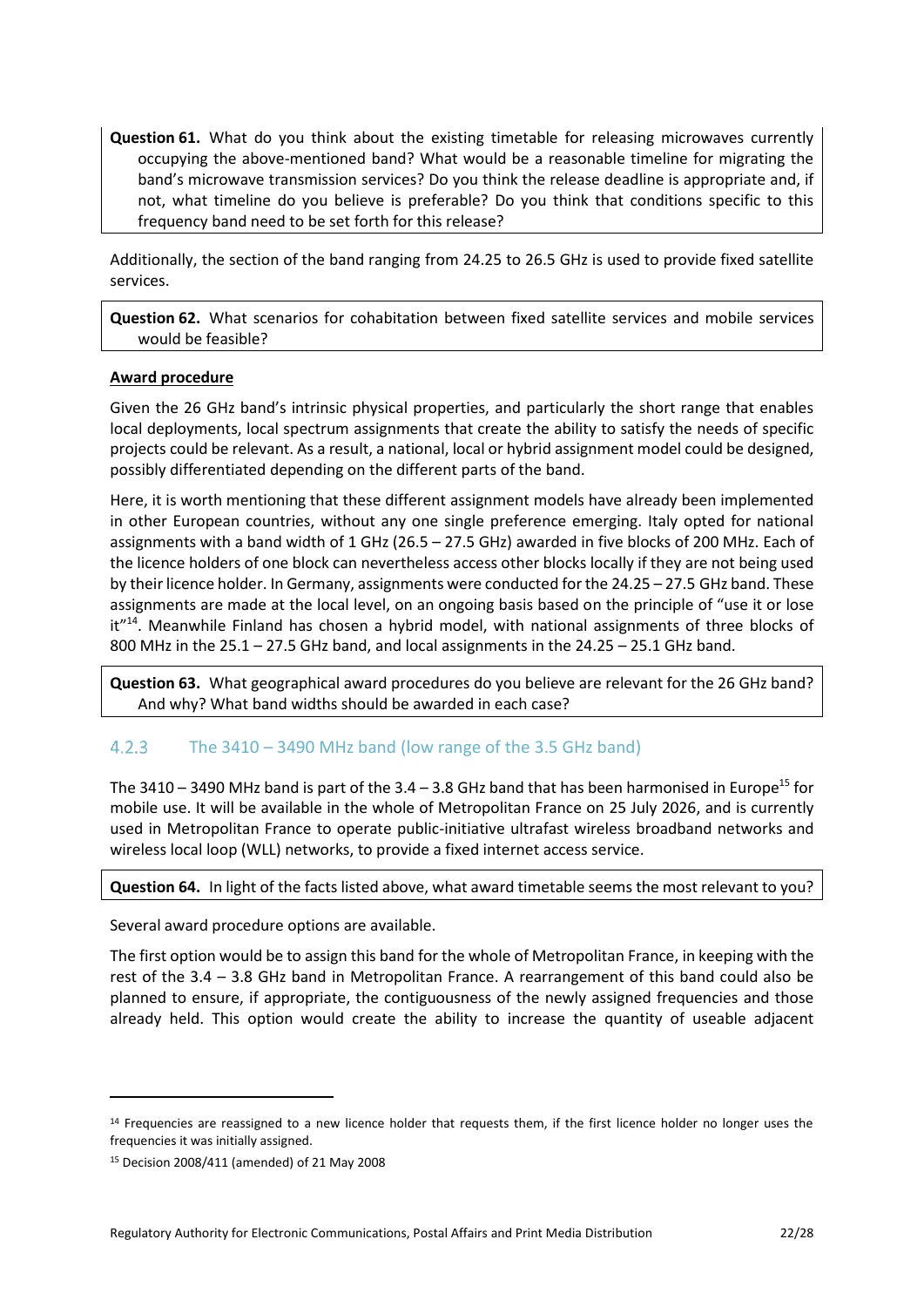frequencies, and thereby increase speeds on existing networks. Under the terms of this assignment, licence holders could be subject to new coverage and quality of service obligations.

A second option would be to assign this frequency band for local zones and confined to specific, circumscribed projects. These projects could, for instance, involve networks deployed over a given company's geographical footprint, or networks dedicated to deploying innovative services across a metropolitan area. This option would give a larger number of players direct access to the frequencies, and create the ability to adjust the quantity of frequencies assigned according to each player's needs, and thereby ensure efficient use of the spectrum.

- **Question 65.** What guard band would be needed to ensure that 5G equipment is able to comply with the transmit power level defined by CEPT, while ensuring the coexistence with the Ministry of the Armed Forces' radars that use the frequencies below 3.4 GHz? At what point in the future do you believe it will be possible to use a narrower guard band?
- **Question 66.** Regarding the first option, which application(s) would justify the need for more than 100 MHz in the 3.4 – 3.8 GHz band? Is current equipment compatible with the use of noncontiguous frequency blocks in this band? If this is not the case, when will this become possible? Will the band need to be rearranged? At what point in time, and or what reasons?
- **Question 67.** Regarding the second option, what would be the minimum frequency granularity to be assigned per licence holder? What rules governing the coexistence between the different 3.4 – 3.8 GHz band licence holders would need to be established?

**Question 68.** Which option among those listed above do you think is the most advisable? For what reasons?

#### $4.2.4$ The 2.1 GHz FDD band (assigning guard bands)

Decision (EU) 2020/667 of 6 May 2020 harmonising the conditions for using frequencies in the 2.1 GHz band authorises the removal of the 300 kHz guard band at the upper and lower boundaries of the frequency arrangement. This newly available 600 kHz of spectrum is to be added to the already available 200 kHz resulting from the removal of a guard band at the national level. The plan is therefore to assign the 1920 – 1920.5 MHz and 1979.7 – 1980 MHz sub-bands with their respective 2110 – 2110.5 MHz and 2169.7 – 2170 MHz pairs. This assignment will be based on an FDD structure as set forth in the European Commission's revised harmonisation decision.

**Question 69.** Would you like to obtain frequencies in the 1920 – 1920.5 MHz and 1979.7 – 1980 MHz sub-bands? If so, what quantity? Which technology would you use with these frequencies? Would the band need to be rearranged? If so, for what reasons?

#### $4.2.5$ The 2.1 GHz TDD band

Starting on 12 December 2022, the entire 20 MHz of the 1900 – 1920 MHz, aka 2.1 GHz TDD band will be available for assignment. Today, 15 MHz are already available. Decision (EU) 2021/1730 of 28 September 2021 harmonises the 1900 – 1910 MHz sub-band for Railway Mobile Radio.

**Question 70.** Would you like to obtain spectrum in this frequency band? If so, what quantity? Which technology would you use with these frequencies?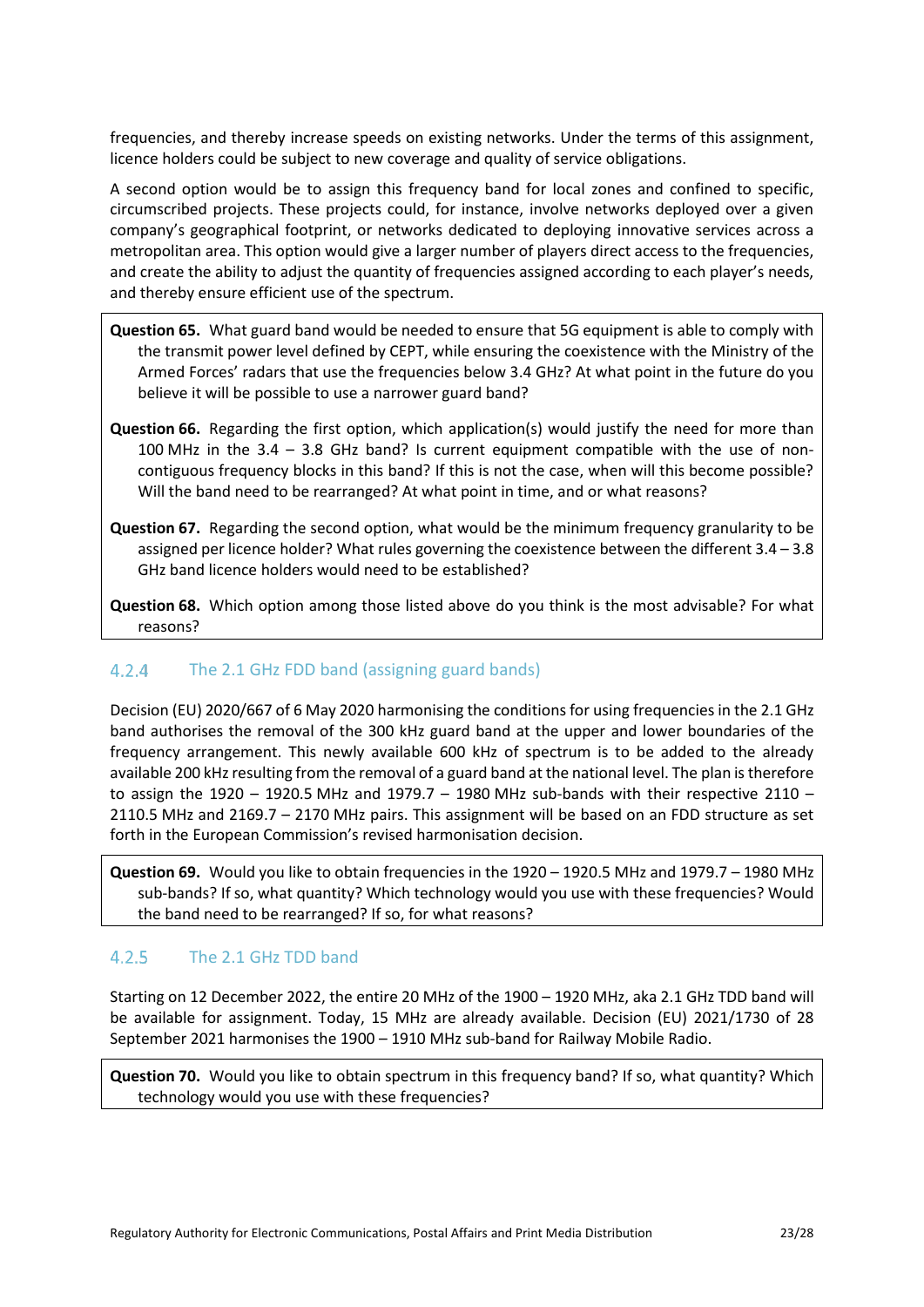#### $4.2.6$ The  $3.8 - 4.2$ GHz band

In its Opinion of 16 June 2021, the RSPG recommends investigating possible use of the 3.8 – 4.2 GHz frequency band for local (low/medium-power) vertical applications, while protecting satellite earth stations and other existing fixed applications and services using this band.

Work has in fact already begun within CEPT on harmonising this band, under conditions enabling the coexistence between mobile services and fixed satellite services. They are expected to be completed by 2024-2025.

Arcep, meanwhile, recently opened a trial platform in the 3.8 – 4.0 GHz band for new 5G use cases, particularly for manufacturers and other vertical industry players. Applicants can request up to 100 MHz be made available to them, in the form of a local authorisation to use frequencies for trial purposes, for a period of three years.

**Question 71.** What, in your opinion, are the expected use cases for this frequency band? Do you plan on taking advantage of the trial platform?

**Question 72.** Do you see any advantages in using this band for 5G or another mobile technology? Within what timeline? With what quantity of spectrum and over what geographical area? To provide which services?

**Question 73.** What would be the right conditions for cohabitating with other services already using this band?

**Question 74.** Once the band is standardised, would you like to see it assigned in France? If so, in what way?

**Question 75.** Do you think it will be necessary to impose a synchronisation frame in this band? If not, what other coordination method would be advisable?

#### $4.2.7$ The 738 – 753 MHz (aka 700 MHz SDL) band

The 738 – 753 MHz, aka 700 MHz SDL frequency band is harmonised at the European level for mobile network Supplementary DownLink (SDL). This 15 MHz of spectrum is available across the national territory and could be assigned for the operation of a public mobile network.

**Question 76.** Do you see any appeal in using the 738 – 753 MHz band as an SDL channel for 5G or some other technology? Under what timeline? What bandwidth seems advisable for use of this band?

#### $4.2.8$ The  $66 - 71$  GHz band

The technical conditions for the  $66 - 71$  GHz band have already been harmonised for short-range applications and links between small cells in Europe by Decision 2006/771/EC amended, which provides for a technologically neutral general authorisation, aka "unlicensed band", framework. This European harmonisation was transposed into French Law by Arcep Decision No. 2014-1263 (amended).

In accordance with this Decision, Arcep does not issue individual licences in this band. It is therefore already possible to deploy indoor or outdoor wideband data transmission systems in the 57 – 71 GHz band, provided one complies with the technically harmonised conditions.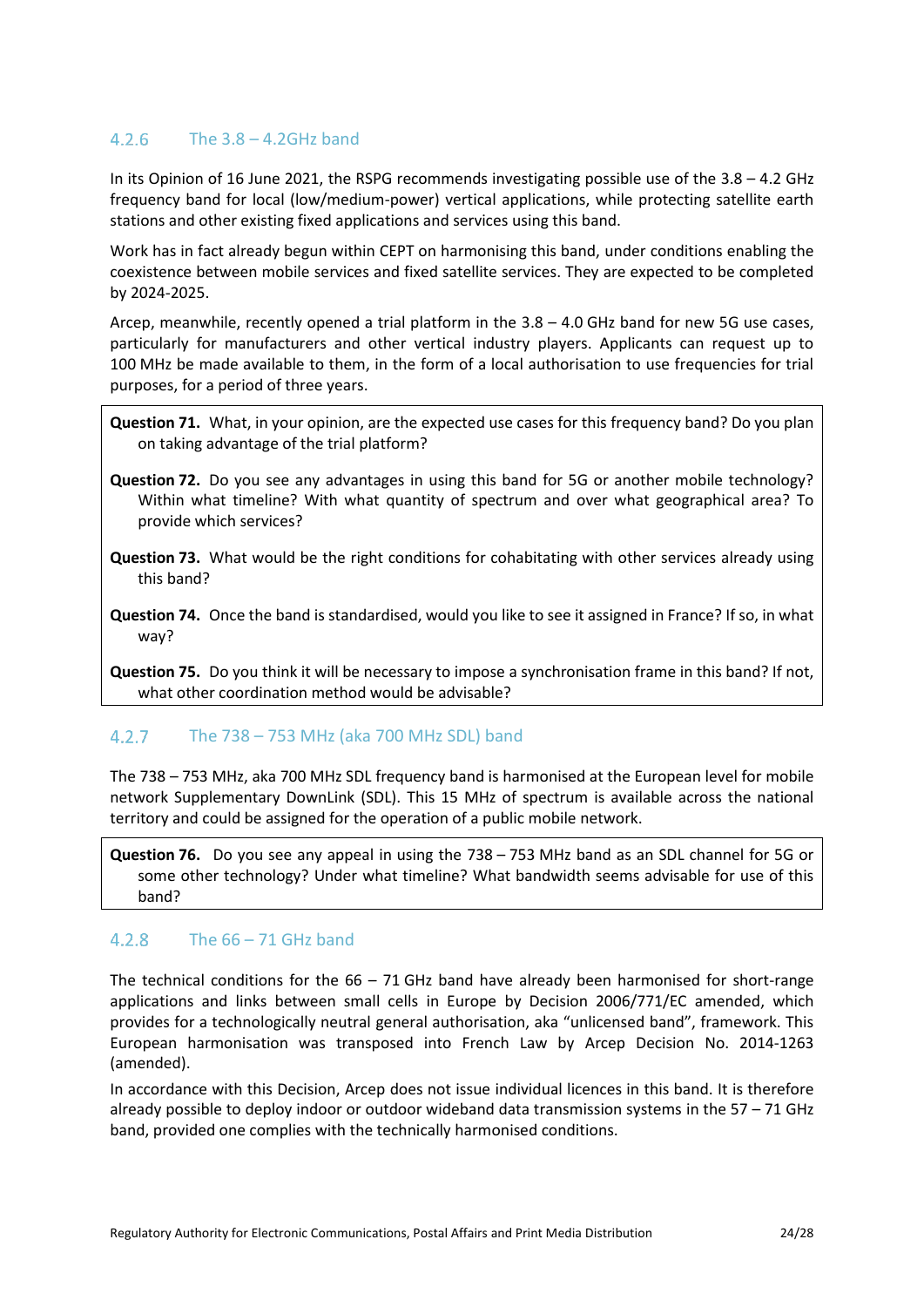Moreover, the 2019 World Radiocommunication Conference (WRC-19) identified the 66 – 71 GHz band for 5G and Arcep Decision No. 2014-1263 (amended) authorises use of this band for mobile services and for fixed point-to-point and point-to-multipoint links.

**Question 77.** What uses do you expect to make of this band, under this general authorisation framework? Does the introduction of 5G seem advisable? Under what timeline?

### <span id="page-24-0"></span>**4.3 Frequencies identified by ITU in the process of being harmonised in Europe**

#### The 42 GHz band  $4.3.1$

In the millimetre wave (mmWave) band ranges, the 2019 World Radiocommunication Conference (WRC-19) identified the 40.5 – 43.5 GHz (aka 42 GHz) band for 5G. The harmonised conditions for using this band are still being examined.

Preparatory work for WRC-19 revealed, in particular, the need to specify the conditionsfor coexistence with, on the one hand, satellite earth stations (operating downlink or uplink depending on the range) and, on the other, radio astronomy in the 42.5 – 43.5 GHz band.

**Question 78.** What, in your opinion, would be the possible mobile uses of this band? What are the likely satellite uses of the band?

**Question 79.** What is the forecast availability for hardware to provide mobile services in the band?

**Question 80.** What technical conditions for coexistence could be implemented for this band? What governing system could be put into place (e.g. general authorisation)?

#### $4.3.2$ The 450 – 470 MHz (aka 450 MHz) band

The 410 – 430 MHz and 450 – 470 MHz bands are the main frequency bands used today by low-speed and narrowband Private Mobile Radio (PMR) networks. There are more than 20,000 current PMR frequency authorisations in this band, issued to more than 5,000 licence holders.

These bands have been the subject of harmonisation and standardisation work, with a view to introducing all or part of the 410 – 430 MHz and 450 – 470 MHz bands of LTE networks. The planned channel widths are 1.4 MHz, 3 MHz and 5 MHz.

The main difficulty today lies in the fact that these frequency bands are very heavily used, and that existing networks often involve security needs, requiring high availability and uninterrupted service.

**Question 81.** Do you confirm the need to introduce LTE technology in the 450 MHz band? To satisfy what need? Over what geographical footprint?

**Question 82.** What is the minimum bandwidth (1.4 MHz, 3 MHz or 5 MHz) that would make the band useable for LTE technology? Under what timeline?

**Question 83.** To what extent could narrowband equipment currently using the 450 MHz band cohabitate with LTE equipment? With what guard band and what protective distance?

**Question 84.** In what way do you think it is possible to ensure existing equipment's transition to LTE technology? Do you believe it is indispensable to rearrange the 450 MHz band's current systems? If so, in what frequency band(s)?

**Question 85.** What is your view of the maturity of the LTE industrial ecosystem in the 450 MHz band?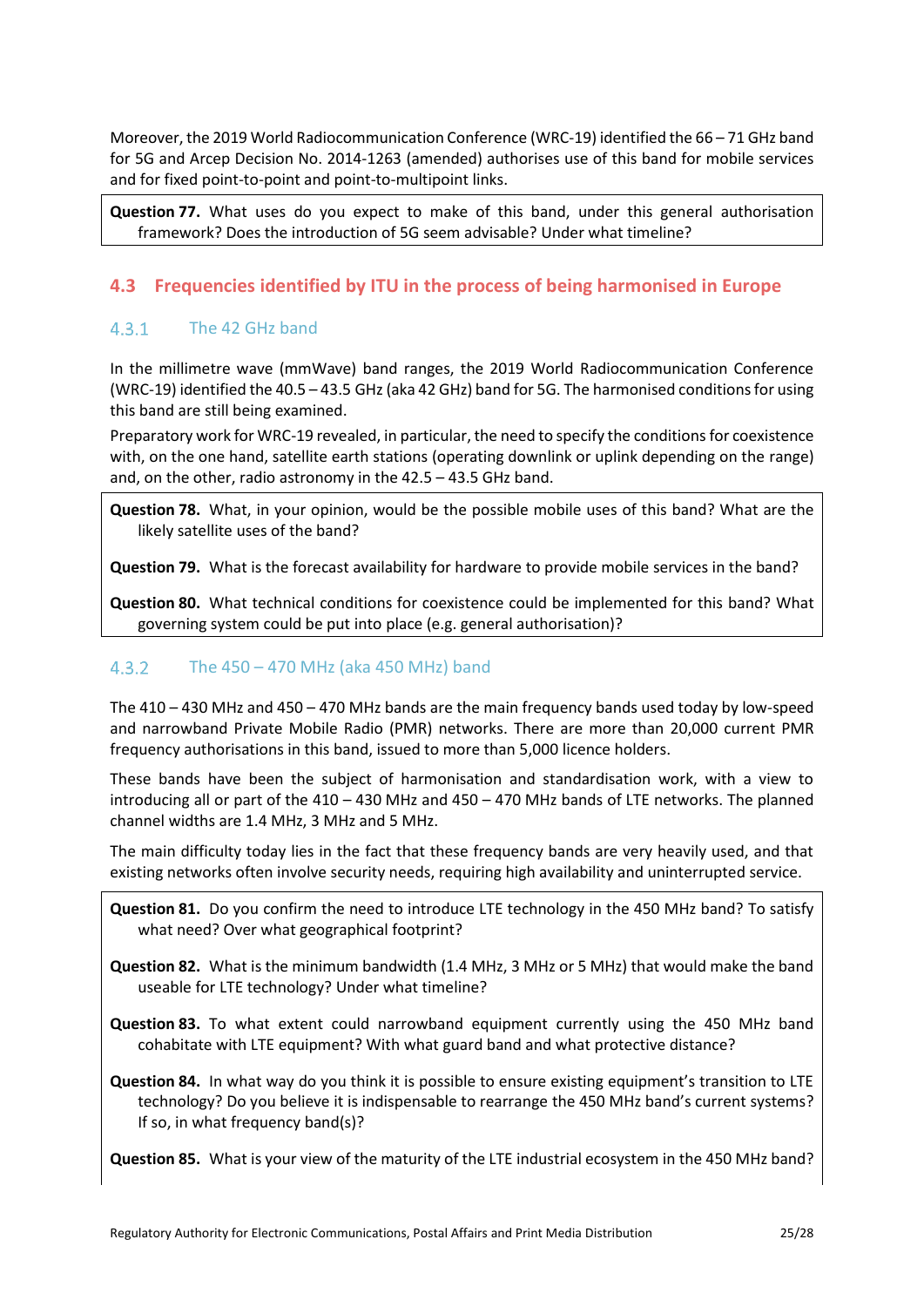### <span id="page-25-0"></span>**4.4 Possible future bands, being discussed around the globe**

#### $4.4.1$ The 470 – 694 MHz band

The possibility of opening up of the  $470 - 694$  MHz band to mobile service is on the agenda for the 2023 World Radiocommunication Conference (WRC-23). An assessment of the uses and of broadcasting and mobile service needs in this frequency range is required to identity whether there is a need to introduce new mobile networks in this band.

In France, the law stipulates that the 470 – 694 MHz band is reserved for digital terrestrial television (DTT) broadcasting at least up to 2030.

**Question 87.** What are your mobile traffic growth forecasts, and for applications that would support the need for low frequencies? Within what timeframe? What quantity of spectrum would be needed?

- **Question 88.** Why might current needs that could be met by this band not be met by other means (for instance, shutdown of 2G/3G technologies in the band 900 MHz with a view to handing the band over to 4G/5G technologies, mobilisation of the bands among those listed in part [4.2](#page-16-0) of the consultation, carrier aggregation of the bands already being used)? Do these needs argue in favour of a national or local assignment zone?
- **Question 89.** Could certain mobile technologies satisfy broadcasting needs? What is your opinion on the appeal of 5G broadcasting on this or other bands?

**Question 90.** Under what conditions do you believe that cohabitation between mobile services and DTT would be possible?

#### $4.4.2$ The 6425 – 7125 MHz (aka 6 GHz) band

 $\overline{\phantom{a}}$ 

The 6425 – 7125 MHz (aka 6 GHz) band is currently used for microwave transmission and for satellite uplinks (C band).

The WRC-23 will examine the possibility of using part of this band for mobile services in Region I, which includes Metropolitan France. Moreover, Wi-Fi systems' use of increasingly high-range frequencies, which now include frequencies in 5 GHz and 2.4 GHz bands, is generating newfound interest for these systems in the 6 GHz band. Wi-Fi systems have in fact already been authorised in this band in several countries (the Americas, South Korea, Saudi Arabia).

**Question 91.** What is your assessment of the development outlook for these uses (Wi-Fi, IMT<sup>16</sup>)? Can you identify other uses that are likely to develop in this band?

**Question 92.** What rules for cohabitation with existing uses (microwave transmission, satellite services) in this band would be necessary?

<sup>16</sup> International Mobile Telecommunications, nomenclature used by ITU for terrestrial mobile services standards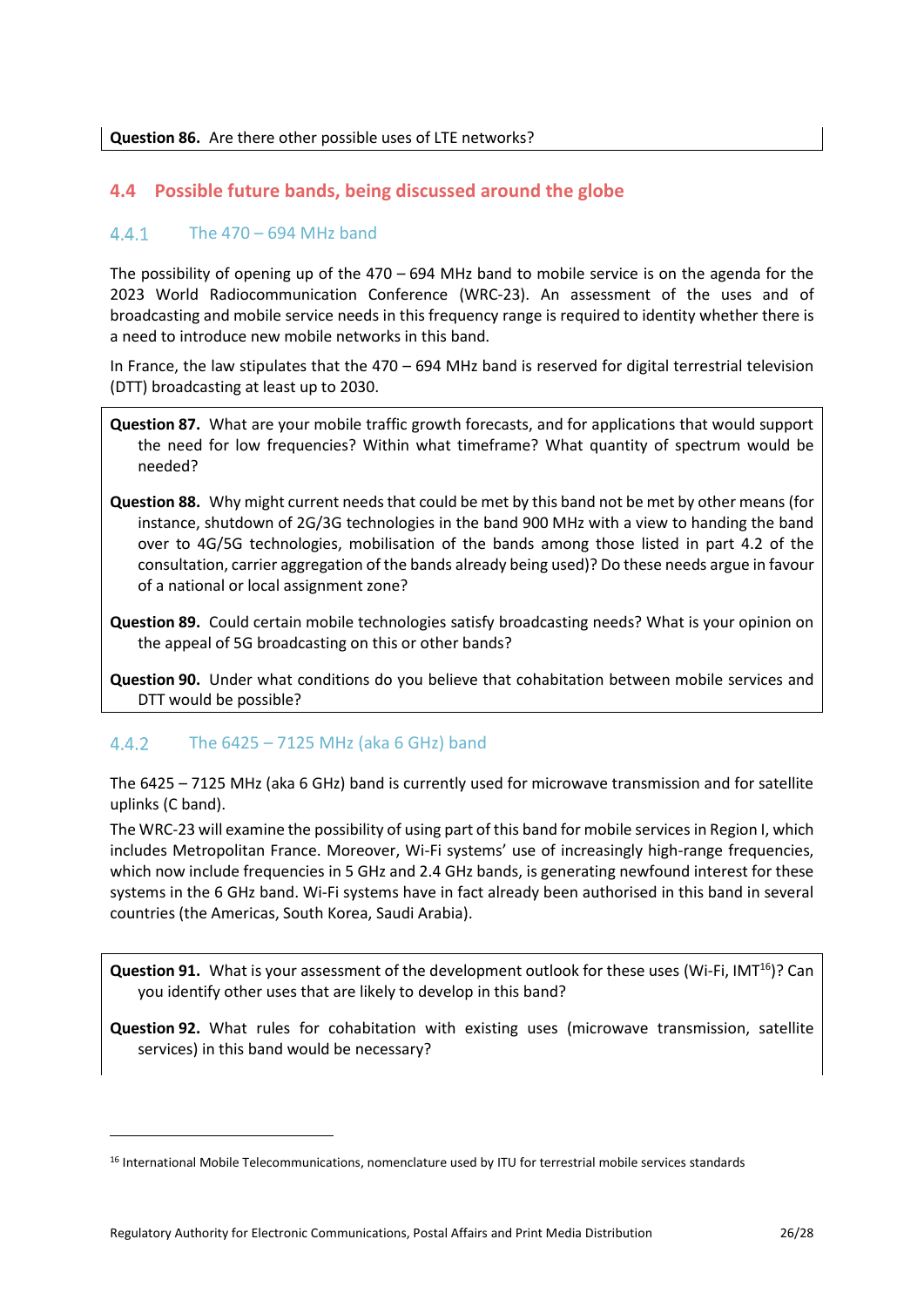**Question 93.** Do you think the band is a good candidate for implementing dynamic spectrum sharing to handle the planned uses for it?

#### $4.4.3$ Frequency bands above 90 GHz

Communications in THz-range band could be attractive for IMT, notably for 6G.

**Question 94.** Are mobile applications possible in these frequency bands? If so, which ones are being considered? With what commercial outlook, and under what timeline?

**Question 95.** If applicable, when do you expect mobile technology to be available for these bands?

**Question 96.** Do you see any reason to conduct mobile trials using these frequencies? Within what timeframe? Have you identified specific frequency bands for this purpose?